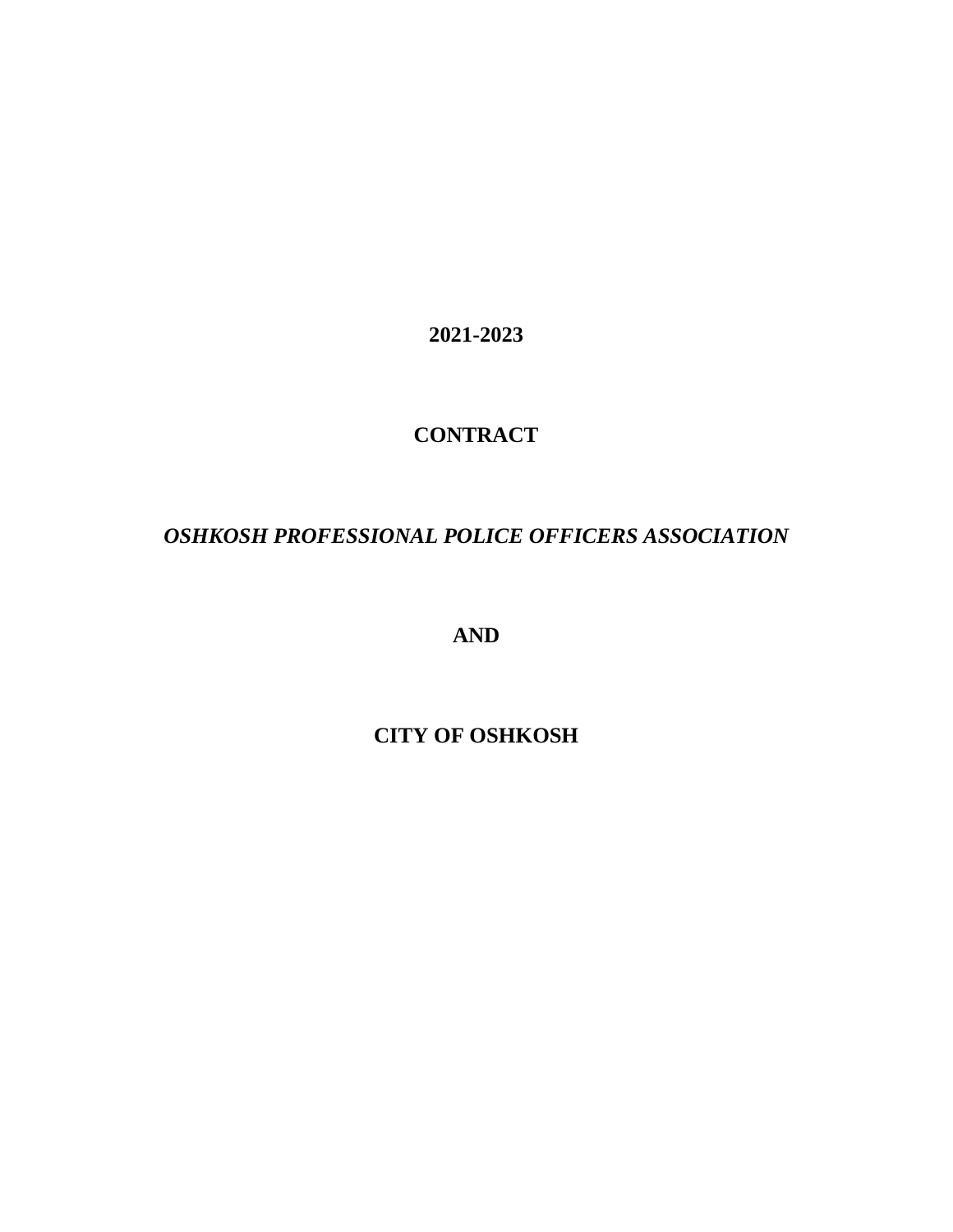# TABLE OF CONTENTS

|                | <b>ARTICLE</b>                                                                                                         |                                     |                                                    |                                                                                                 |                                                                       |                          |                      | Page           |
|----------------|------------------------------------------------------------------------------------------------------------------------|-------------------------------------|----------------------------------------------------|-------------------------------------------------------------------------------------------------|-----------------------------------------------------------------------|--------------------------|----------------------|----------------|
| 1              | Management Rights.                                                                                                     | and the contract of the contract of |                                                    | $\ddot{\phantom{a}}$                                                                            | $\ddot{\phantom{a}}$                                                  |                          |                      | $\overline{4}$ |
| $\overline{2}$ | Work Week<br>$\sim$ $\sim$                                                                                             | $\ddot{\phantom{0}}$                | $\ddot{\phantom{a}}$                               | $\ddot{\phantom{0}}$                                                                            | $\ddot{\phantom{a}}$                                                  | $\ddot{\phantom{0}}$     |                      | $4 - 5$        |
| 3              | <b>Uniform Maintenance</b>                                                                                             | $\mathbf{L}$ and $\mathbf{L}$       | $\mathbb{Z}^{n+1}$                                 | $\ddot{\phantom{a}}$                                                                            | $\ddot{\phantom{0}}$                                                  | $\bullet$                |                      | 5              |
| 4              | Longevity Pay.<br>$\ddot{\phantom{a}}$                                                                                 | $\mathbf{L}^{\text{max}}$           | $\ddot{\phantom{0}}$                               | $\ddot{\phantom{0}}$                                                                            | $\ddot{\phantom{0}}$                                                  | $\bullet$                |                      | 5              |
|                | Compensatory Time.                                                                                                     | $\ddot{\phantom{a}}$                | $\ddot{\phantom{a}}$                               | $\ddot{\phantom{a}}$                                                                            | $\ddot{\phantom{a}}$                                                  | $\ddot{\phantom{0}}$     |                      | $5 - 6$        |
|                | <b>Cancellation of Overtime Assignments</b>                                                                            |                                     |                                                    | $\mathbf{L}^{\text{max}}$                                                                       | $\sim 10$                                                             |                          |                      | 6              |
| 5              | Call In Time and Court Appearance .                                                                                    |                                     |                                                    | $\ddot{\phantom{0}}$                                                                            | $\ddot{\phantom{a}}$                                                  | $\ddot{\phantom{a}}$     |                      | $6 - 7$        |
|                | Call-Ins                                                                                                               |                                     | $\ddot{\phantom{0}}$                               | $\bullet$                                                                                       | $\ddot{\phantom{a}}$                                                  | $\bullet$                |                      | $\overline{7}$ |
| 6              | <b>Authorized Absence</b><br>$\mathbb{R}^2$                                                                            | $\ddot{\phantom{0}}$                | $\mathcal{L}^{\text{max}}$                         | $\ddot{\phantom{0}}$                                                                            | $\ddot{\phantom{0}}$                                                  | $\ddot{\phantom{a}}$     |                      | $7 - 10$       |
|                | A. Sick Leave                                                                                                          | $\ddot{\phantom{a}}$                | $\ddot{\phantom{0}}$                               | $\ddot{\phantom{0}}$                                                                            | $\ddot{\phantom{0}}$                                                  | $\ddot{\phantom{a}}$     |                      | $7 - 8$        |
|                | <b>B.</b> Vacation Leave<br>$\ddot{\phantom{a}}$                                                                       | $\ddot{\phantom{0}}$                | $\ddot{\phantom{0}}$                               | $\ddot{\phantom{0}}$                                                                            | $\ddot{\phantom{0}}$                                                  | $\ddot{\phantom{0}}$     |                      | $8-9$          |
|                | C. Holiday Leave<br>$\ddot{\phantom{a}}$                                                                               | $\ddot{\phantom{0}}$                | $\ddot{\phantom{0}}$                               | $\ddot{\phantom{0}}$                                                                            | $\ddot{\phantom{a}}$                                                  | $\ddot{\phantom{a}}$     |                      | $9 - 10$       |
|                | D. Funeral Leave<br>$\ddot{\phantom{0}}$                                                                               | $\mathbf{L}^{\text{max}}$           | $\ddot{\phantom{a}}$                               | $\bullet$                                                                                       | $\ddot{\phantom{0}}$                                                  | $\ddot{\phantom{a}}$     |                      | 10             |
|                | E. Injury Leave<br>$\ddot{\phantom{0}}$                                                                                | $\bullet$                           | $\bullet$                                          | $\blacksquare$                                                                                  | $\ddot{\phantom{0}}$                                                  | $\blacksquare$           | $\ddot{\phantom{a}}$ | 10             |
| 7              | Pay Periods<br>$\sim$                                                                                                  |                                     |                                                    |                                                                                                 |                                                                       |                          |                      | 11             |
| 8              | <b>Insurance Benefits</b><br>$\mathbf{r}$<br>$\sim$                                                                    |                                     |                                                    | the contract of the contract of the contract of the contract of the contract of the contract of |                                                                       |                          |                      | $11 - 12$      |
|                | A. Insurance Medical Benefits Plan.                                                                                    |                                     |                                                    | $\ddot{\phantom{a}}$                                                                            | $\ddot{\phantom{a}}$                                                  | $\ddot{\phantom{a}}$     |                      | 11             |
|                | B. Dental Insurance. .                                                                                                 |                                     |                                                    | the contract of the contract of the contract of                                                 |                                                                       | $\bullet$ .              |                      | 11             |
|                |                                                                                                                        |                                     |                                                    |                                                                                                 | <b>All Contract Contracts</b>                                         |                          | $\cdot$              | 12             |
|                |                                                                                                                        |                                     |                                                    | $\mathbf{L}^{\text{max}}$                                                                       | $\mathbf{L}^{\text{max}}$                                             | $\bullet$                |                      | 12             |
|                | E. Section 125 Plan                                                                                                    |                                     | and the contract of the contract of                |                                                                                                 | $\mathbf{r}$ , and $\mathbf{r}$ , and $\mathbf{r}$ , and $\mathbf{r}$ |                          |                      | 12             |
| 9              | Pension<br>the contract of the contract of the contract of the contract of<br>$\cdot$                                  |                                     |                                                    |                                                                                                 |                                                                       |                          |                      | 12             |
| 10             | Previous Benefits<br>$\mathcal{L}(\mathcal{A})$ and $\mathcal{L}(\mathcal{A})$ . The set of $\mathcal{L}(\mathcal{A})$ |                                     | $\mathbf{r}$ , and $\mathbf{r}$ , and $\mathbf{r}$ |                                                                                                 | <b>Contractor</b>                                                     | <b>Contract Contract</b> | $\blacksquare$       | 12             |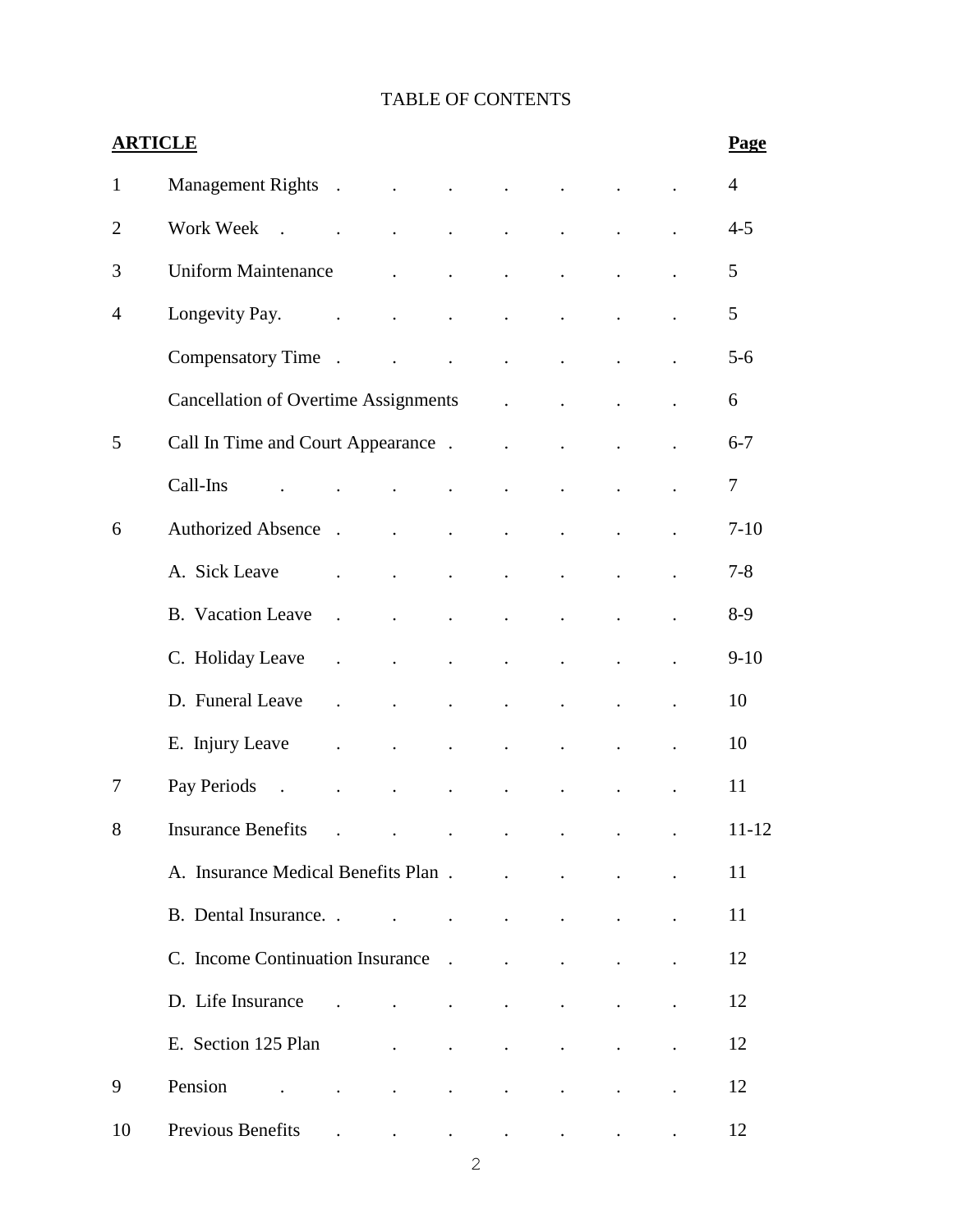| 11 | Waiver of Rights (a) research in the set of Rights |                                                           |                                                                          |                                                           | $\mathbf{r} = \mathbf{r} \cdot \mathbf{r}$ |                            |                         | 12        |
|----|----------------------------------------------------|-----------------------------------------------------------|--------------------------------------------------------------------------|-----------------------------------------------------------|--------------------------------------------|----------------------------|-------------------------|-----------|
| 12 | Lay-Offs                                           |                                                           | and the contract of the contract of the contract of                      |                                                           |                                            |                            | $\sim 100$ km s $^{-1}$ | 13        |
|    | Seniority<br>$\ddot{\phantom{a}}$                  |                                                           | $\mathcal{A}$ and $\mathcal{A}$ are $\mathcal{A}$ . In the $\mathcal{A}$ |                                                           |                                            | $\ddot{\phantom{a}}$       | $\ddot{\phantom{a}}$    | 13        |
| 13 | <b>Rules and Evaluation Reports.</b>               |                                                           |                                                                          | and the company of the                                    |                                            | $\mathbf{L}$               | $\ddot{\phantom{a}}$    | 13        |
| 14 | Progression of Disciplinary Action .               |                                                           |                                                                          |                                                           |                                            | $\ddot{\phantom{a}}$       | $\ddot{\phantom{a}}$    | 13        |
| 15 | <b>Education Benefits</b>                          | $\mathbf{r}$                                              | $\mathbf{r} = \mathbf{r}$                                                |                                                           | $\mathbf{L}^{\text{max}}$                  | $\mathbf{L}^{\text{max}}$  | $\ddot{\phantom{a}}$    | $14 - 15$ |
|    | <b>Educational Credits</b>                         | $\sim$ .                                                  | and the company of the company                                           | $\sim$                                                    | $\Box$                                     | $\bullet$                  | $\Box$                  | 14        |
| 16 | Grievance Procedure.                               |                                                           | $\sim 100$ km s $^{-1}$                                                  | $\ddot{\phantom{0}}$                                      | $\ddot{\phantom{a}}$                       | $\ddot{\phantom{0}}$       | $\ddot{\phantom{a}}$    | $15 - 16$ |
| 17 | <b>Agency Shop</b>                                 |                                                           | $\sim$ $\sim$ $\sim$                                                     | $\ddot{\phantom{a}}$                                      | $\mathbf{L}^{\text{max}}$                  | $\mathcal{L}^{\text{max}}$ | $\sim$ $\sim$           | $16-17$   |
| 18 | Mileage Policy                                     | $\mathcal{L}^{\text{max}}$ and $\mathcal{L}^{\text{max}}$ |                                                                          | $\bullet$                                                 | $\ddot{\phantom{0}}$                       | $\sim$                     | $\ddot{\phantom{a}}$    | 17        |
| 19 | <b>Maternity Leave</b>                             | $\ddot{\phantom{a}}$                                      |                                                                          | $\mathcal{L}^{\text{max}}$ and $\mathcal{L}^{\text{max}}$ |                                            | $\ddot{\phantom{a}}$       | $\ddot{\phantom{a}}$    | 17        |
| 20 | Recognition & Unit of Representation               |                                                           |                                                                          |                                                           | $\ddot{\phantom{0}}$                       | $\ddot{\phantom{a}}$       |                         | 17        |
|    | Schedule A, Jan. 1, 2021 – Police Pay Plan.        |                                                           |                                                                          |                                                           | $\sim 100$ km s $^{-1}$                    | $\sim$ $\sim$              |                         | 19        |
|    | Schedule A, Jan. 1, 2022 – Police Pay Plan         |                                                           |                                                                          |                                                           |                                            |                            |                         | 20        |
|    | Schedule A, Jan. 1, 2023 – Police Pay Plan         |                                                           |                                                                          |                                                           |                                            |                            |                         | 21        |
|    | Memorandum re: In-Service Training.                |                                                           |                                                                          |                                                           |                                            |                            |                         | 22        |
|    | Memo re: Sick Leave Usage.                         |                                                           | <b>Contract Contract</b>                                                 | $\bullet$                                                 | $\ddot{\phantom{a}}$                       | $\bullet$                  | $\ddot{\phantom{a}}$    | 23        |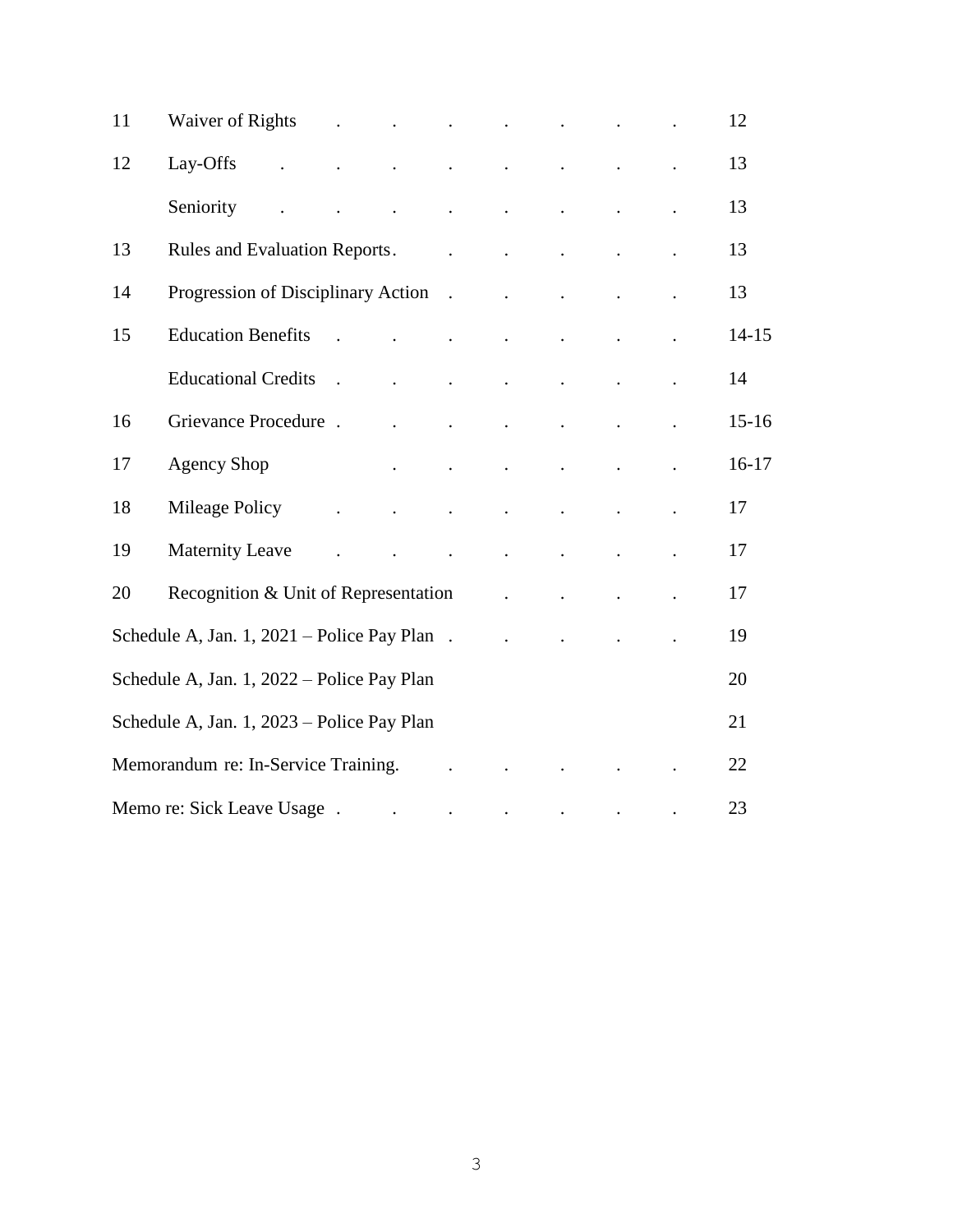#### **AGREEMENT**

THIS AGREEMENT is entered into by and between the CITY OF OSHKOSH, Wisconsin, hereinafter referred to as "Employer" or "City", and the **OSHKOSH PROFESSIONAL POLICE OFFICERS ASSOCIATION**, hereinafter referred to as the "Association".

IN ORDER TO INCREASE GENERAL EFFICIENCY, to maintain the existing harmonious relations between the Employer and its employees, to promote the morale, well being and security of said employees, to maintain a uniform minimum scale of wages, hours, and conditions of employment among the employees and to promote orderly procedures for the processing of any grievance between the Employer and the employees, the following Employment Contract is made.

## **ARTICLE 1**

# **MANAGEMENT RIGHTS**

Except to the extent expressly abridged by a specific provision of this Agreement, the City reserves and retains, solely and exclusively, all of its common law, statutory, and inherent rights to manage its own affairs, as such rights existed prior to the execution of this or any other previous Agreement with the Association. Nothing herein contained shall divest the Association from any of its rights under Wis. Stats. Sec. 111.70.

# **ARTICLE 2**

## **WORK WEEK**

The normal work day shall consist of eight (8) hours, and consist of the following schedule:

Five (5) days on duty and two (2) days off and Five (5) days on duty with three (3) days off.

Officers shall be paid in accordance with the rates listed in Schedule A. These rates include a tendollar (\$l0.00) bi-weekly briefing pay allowance. Those officers working the 5-2, 5-2 schedule shall be provided with 16 additional days to be taken as time off during the calendar year. Any days not taken off by December 3lst shall be forfeited by the employee.

Police School Resource Officers (SRO) will make their annual contractual vacation selection according to the following guidelines:

During the nine-month school year, no more than two (2) SRO's will be on vacation at one time. School year is defined as the first day of school in September through the last day of school in June.

During the three-month summer, no more than three (3) SRO's will be on vacation at one time. Summer is defined as the day after the last day of school in June through the day before the first day of school in September.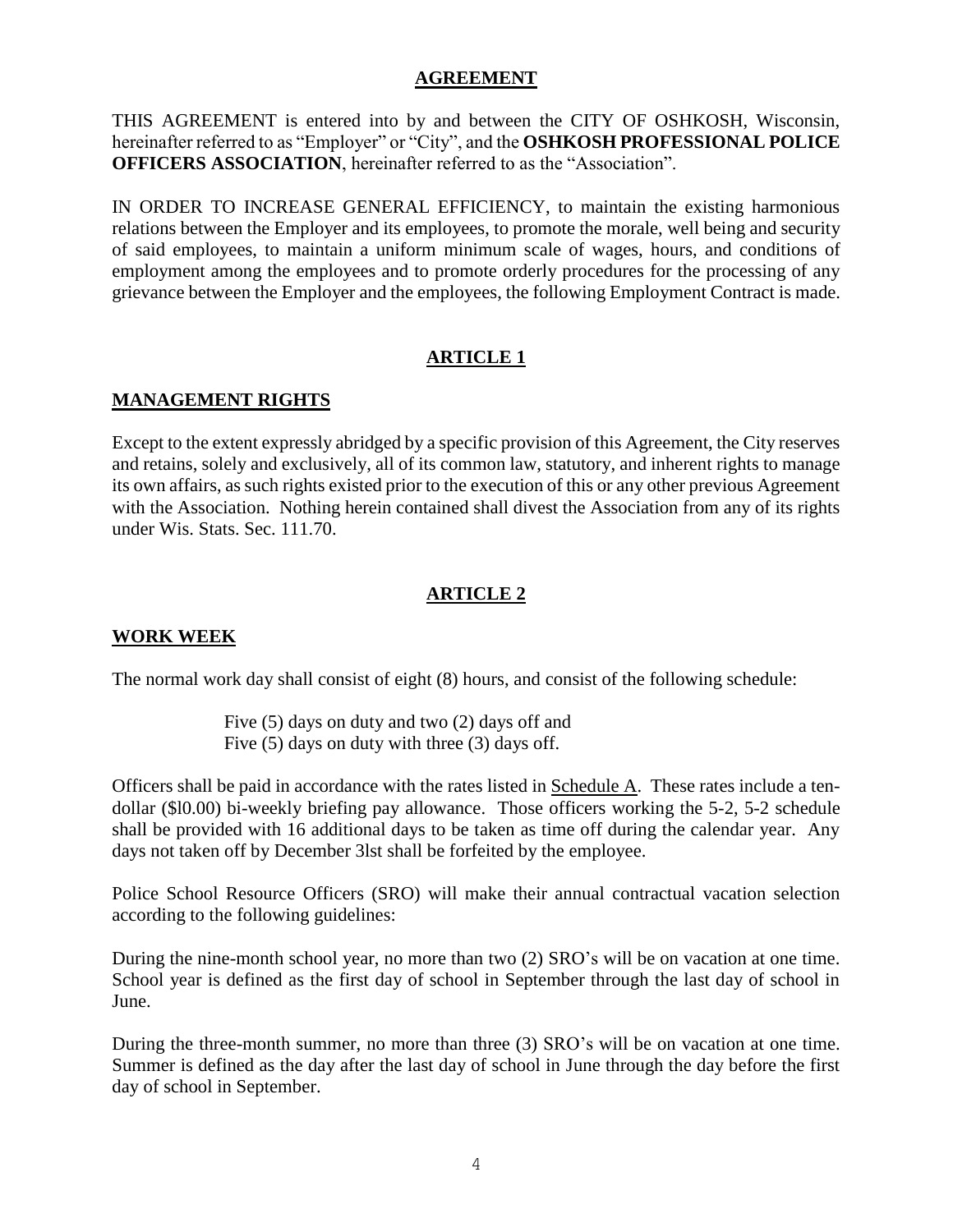Once the vacation selection process is completed, uncommitted vacation time will follow the 30 day rule for uncommitted vacation outlined in Directive 144.

Police School Liaison Officers will remain assigned to the Criminal Investigation Division during the summer months, and generally may work their regularly assigned work hours and days. One or more SRO's may be assigned to the Patrol Services Bureau if long term Patrol staffing shortages occur. SRO assignments to Patrol will be made according to seniority by time in grade as a SRO. Notification will be given to officers by May 1 and if given after May 1 the officer has 14 days to report to patrol duties.

# **ARTICLE 3**

#### **UNIFORM MAINTENANCE**

The City will provide uniform apparel to all uniformed personnel at City expense. The items to be furnished by the City shall include coats, trousers, hats, ties, shoes, shirts, leather goods, and any other item of uniform apparel that may be required by the City.

Uniforms will be inspected periodically by shift commanders or upon request of the officer and replaced as needed. Replacement orders shall be processed by the City of Oshkosh Purchasing Division.

Non-uniformed personnel shall receive a clothing allowance of \$550.00 per year payable in January of each year. In the event of change of job, clothing allowance shall be pro-rated from the date of change. Officers transferred into a uniformed position subsequent to receiving the clothing allowance shall pay the pro-rated amount back to the City.

Uniformed officers who are assigned to undercover work and work the power shift detail for more than six (6) months out of a calendar year, shall receive a clothing allowance of \$550.00.

Cleaning and laundry services will be provided for all officers at the Employer's expense. The cleaning firm and cleaning schedule shall be designated by the City.

## **ARTICLE 4**

## **LONGEVITY PAY**

Officers who have attained 10-14 years of employment shall receive \$500.00 payable first pay period of calendar year. Officers who have attained 15-19 years of employment shall receive \$750 payable first pay period of calendar year. Officers who have attained 20 and over years of employment shall receive \$1000 payable the first pay period of the calendar year. Those employees reaching their 10th, 15th, 20th year of service shall earn their longevity for that year on a pro-rated basis.

#### **COMPENSATORY TIME**

Work done in excess of the normally scheduled work day or work week shall be compensated at the rate of time and one half in either compensatory time or cash as the officer may choose with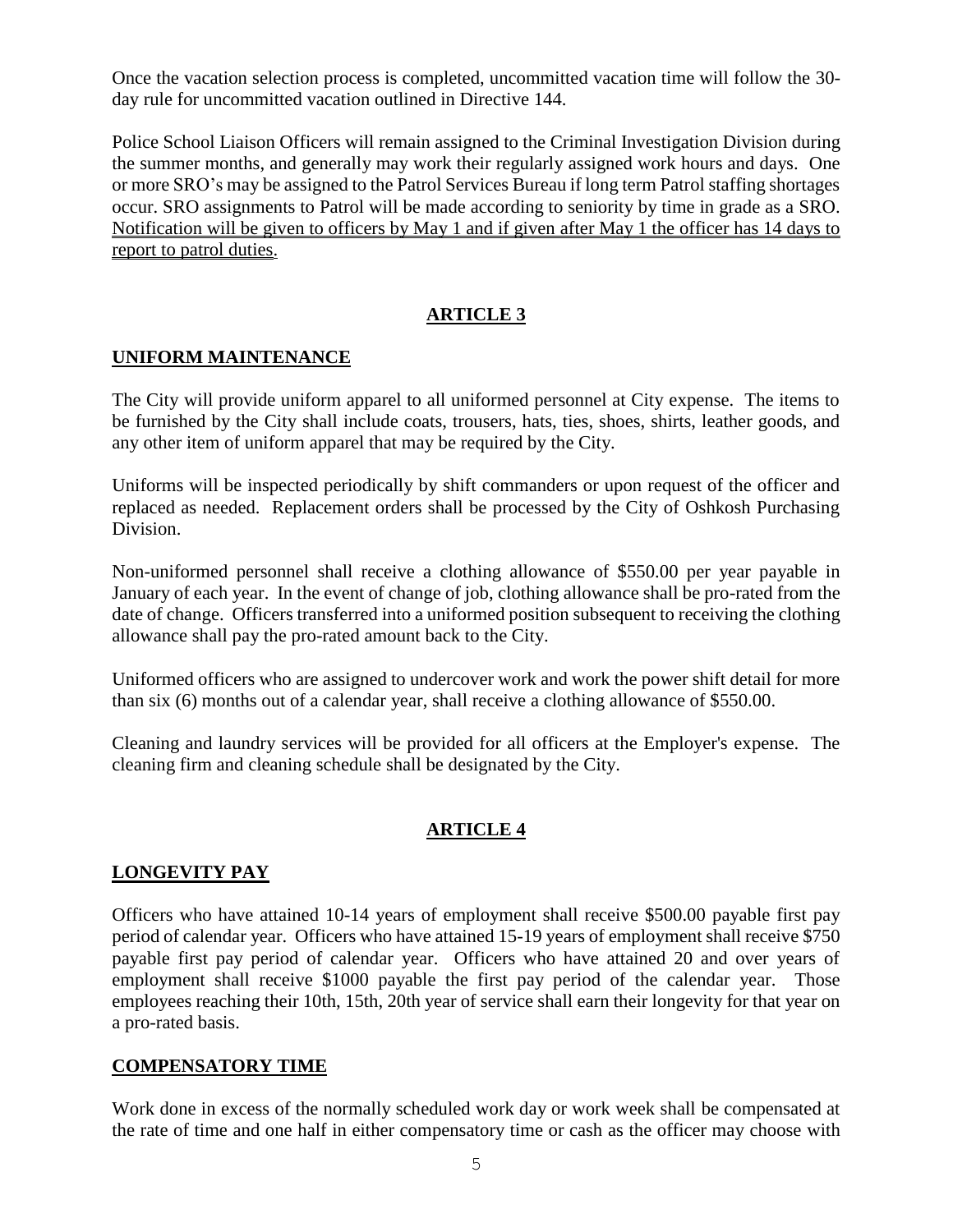the exception of special event overtime, which must be taken in pay.

All compensatory time will be recorded and may be taken as time off or as pay received after the pay period in which it was earned, subject to the approval of the department head or management designee(s). Employees will receive pay each pay period for any time accumulated in excess of one hundred sixty (160) hours. Officers shall not be allowed to carry over more than eighty (80) hours from year to year. The formula for computing the hourly rate shall be: bi-weekly rate  $+$ educational divided by 77.2 hours.

## **CANCELLATION OF OVERTIME ASSIGNMENTS**

If a scheduled overtime assignment is cancelled inside of eight (8) hours before the officers are scheduled to begin work, or before the officers have worked forty (40) minutes of overtime, those officers involved will be paid one hour of straight call-in time.

Any officer reporting for an overtime assignment who is sent home prior to the scheduled end of the assignment will be compensated for the time worked only.

# **ARTICLE 5**

# **CALL IN TIME AND COURT APPEARANCE**

An officer called to return to duty or appear in court at some time other than his/her regular scheduled duty day shall receive three (3) hours pay for the call or appearance unless the call or appearance is canceled by 7 p.m. of the day prior to the call or appearance. The officer, in addition, shall receive time and one-half for the time spent on the call or appearance.

Officers called or scheduled to appear in court during vacation shall be paid three (3) hours callin pay plus time and one-half for time worked and, in addition thereto, shall receive an additional day of vacation returned. If notification of cancellation is given 24 hours prior to the start of vacation, no call pay is given. If cancellation occurs thereafter, a vacation day return shall be made. Vacation shall be defined to include off-days commencing on the officer's last day of work before the vacation and his/her first day of work after vacation. This provision shall apply only when vacation is taken in three consecutive day blocks and include attached off days. On trials lasting more than one day, no additional call-in pay shall be given after the first day. When an officer is on sick leave or workers compensation, the officer shall be considered to be working and will receive no extra pay for appearing in court on that date providing the appearance does not exceed eight (8) hours.

A call is defined as a request to return to duty at some time other than the regularly scheduled time not scheduled at least twenty-four (24) hours in advance and not immediately following the officer's regularly scheduled shift.

No call or court appearance shall preclude an officer from working his/her regularly scheduled shift except by his/her request and upon approval of his/her department head. An officer called to return to duty and then called back and told not to return to duty is entitled to one (l) hour of callin. If the officer returns to duty at the Police Department, he/she shall receive 3 hours call time. If the officer declines the call, no call-in is paid.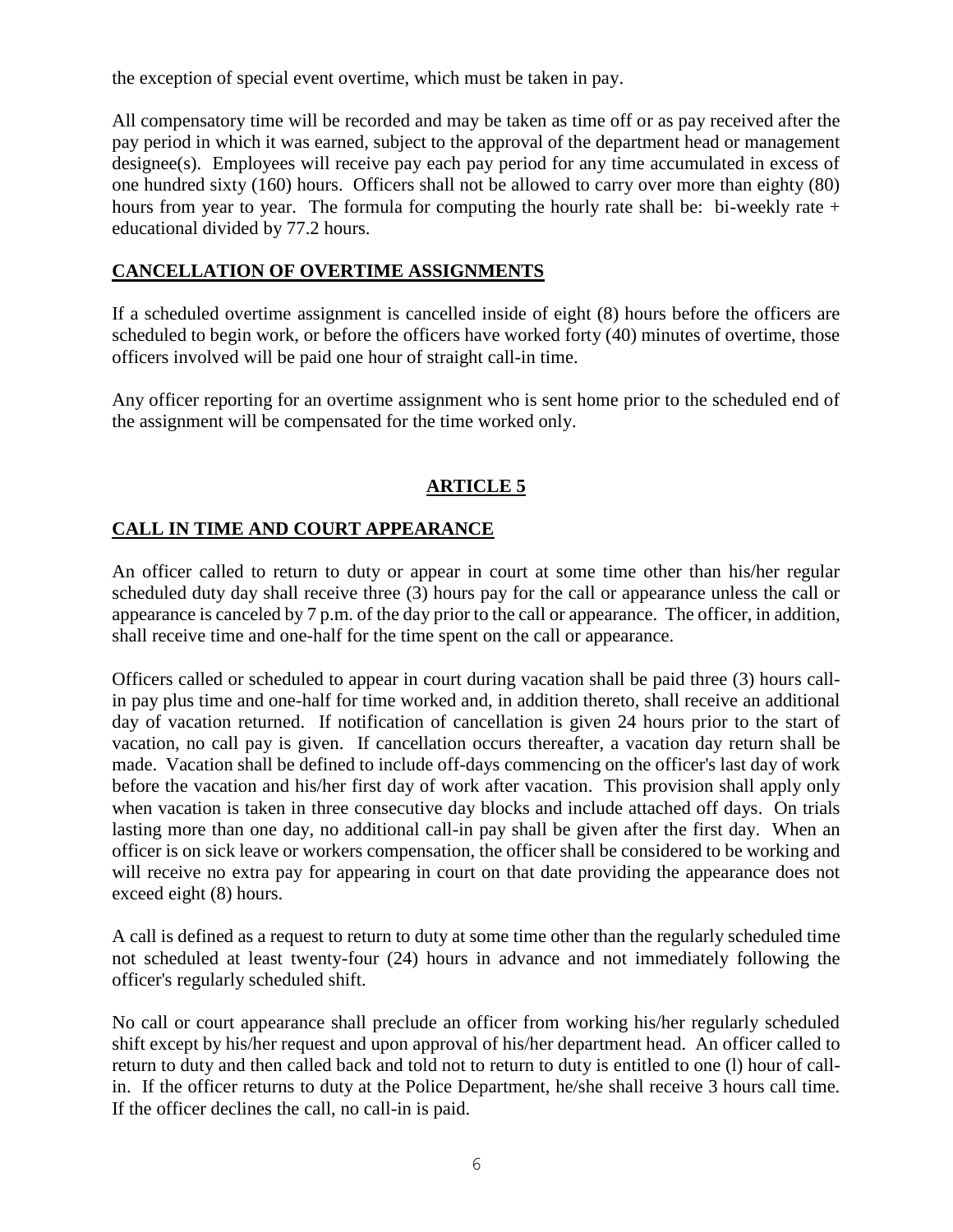Officers who receive more than one subpoena for court at different times on the same day will provide the patrol commander with notification that they have received multiple subpoenas. This must be done as soon as possible after receiving second and subsequent subpoenas.

The department may require officers to remain at the department, in pay status, and be assigned work at the rate of pay (one and one-half times the employee's regular rate) called for in the contract during the time they are not required to be in court between subpoenas. An officer who is not required to remain at the department, in pay status, shall be entitled to a call-in for each subpoena if the appearances do not overlap.

Officers shall have the option to refuse to remain at the department, in pay status, between subpoenas. If the officer selects this option they shall not be entitled to the second call-in. Refusal to remain at the department only applies to the issue of multiple subpoenas and does not affect other calls to return to duty as outlined in this article.

# **CALL-INS**

Any officer in one of the six categories listed below that is ordered in to work will be entitled to an additional one-half hour of straight call-in pay plus overtime for time worked outside their normal hours of work, commencing when they report for duty. "Reporting for duty" begins when the officer arrives at the Police Department, the incident scene, or when the officer logs on with dispatch from their one-on-one car, if they were called in for a road patrol assignment. The additional one-half hour call-in pay does not apply when the call-up is previously scheduled or officers being ordered in have an hour or longer before having to report.

Categories which trigger this compensation are as follows:

- 1. SWAT Team, including Negotiators.
- 2. Mobile Field Force.
- 3. Crash Investigation Team.
- 4. Officer or Detective being ordered in.
- 5. Department-Wide Call-up.
- 6. K-9 Officers

# **ARTICLE 6**

## **AUTHORIZED ABSENCE**

#### *A. Sick Leave:*

Each full time or probationary employee shall accumulate sick leave at the rate of one (l) working day for each month of service. Such unused sick leave shall be allowed to accumulate without limitation. Routine doctor and dental exams, including eye exams and non-emergency surgery, shall be scheduled on off-duty time whenever practicable.

An employee may use sick leave with pay for absences necessitated by injury or illness to the employee. Sick leave may also be used for employee doctor or dental appointments that cannot be scheduled other than during the employee's work day. At least three (3) work days notice shall be required to apply for the leave for doctor or dental appointments which are subject to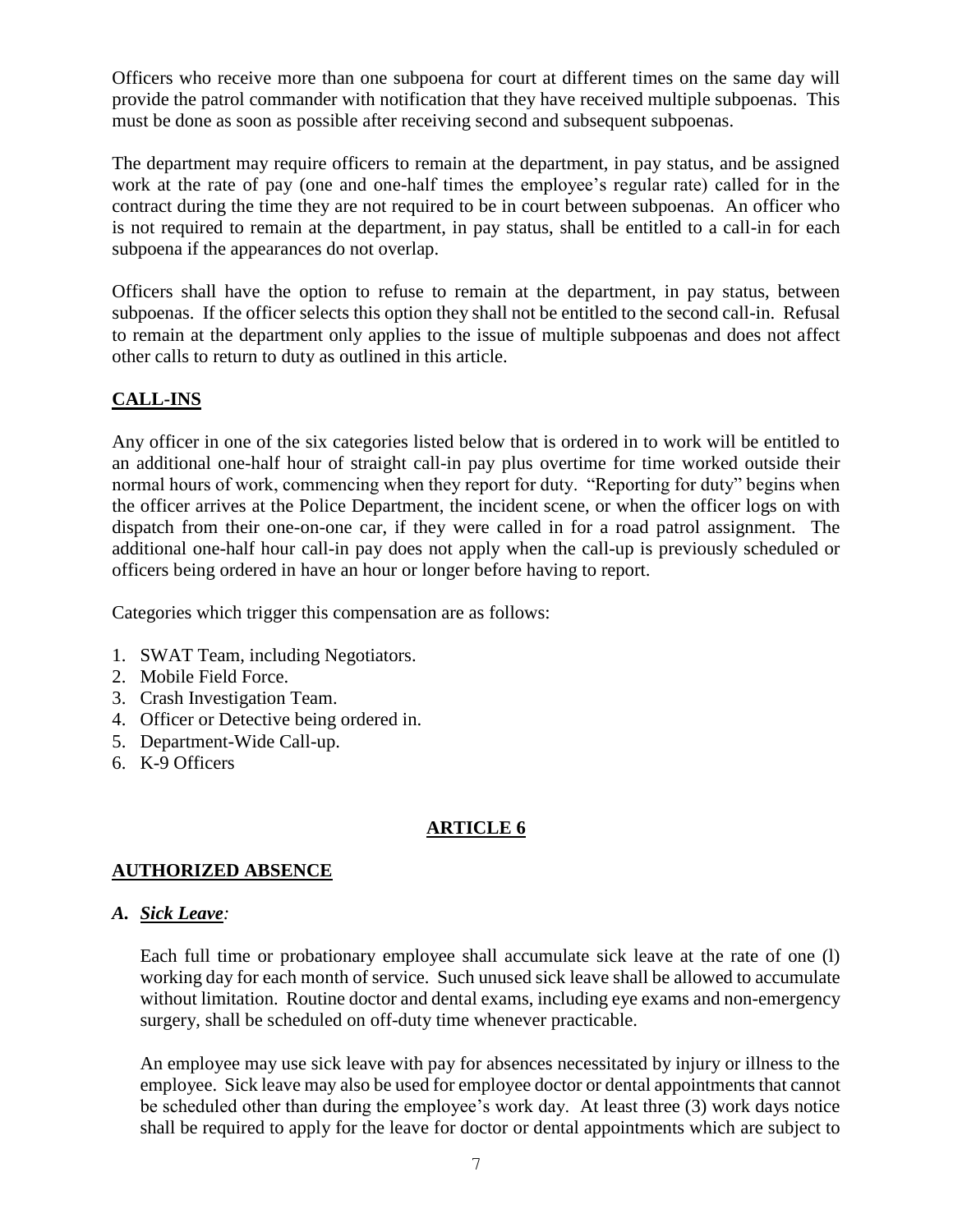the approval of the supervisor for scheduling.

Up to five (5) days of an employee's sick leave accumulation may be used per year for illness, injury, doctor and dental appointments that cannot be scheduled other than during the employee's work day for the employee's spouse or dependent children. At least three (3) work days notice shall be required to apply for leave for doctor and dental appointments which are subject to the approval of the supervisor for scheduling.

Notwithstanding the above, an employee may use vacation, holiday or compensatory time for the injury or illness of spouse, child, or family member living within the residence.

To qualify for sick leave payment an employee must do the following:

- a. Report his/her absence prior to the start of each work day to department head or supervisor.
- b. Keep his/her supervisor informed of the conditions if the absence is more than three (3) working days.
- c. Upon request submit a doctor's certificate for such absence. The certificate must state the nature of the illness or injury and whether the employee has been incapacitated for the period of his/her absence.
- d. The employee upon returning to duty must sign an application for sick leave form requesting the sick leave benefits. Such a signature shall be acknowledgment of full compliance with all regulations related to sick leave benefits as set forth in this Contract.

In the event any employee has misused the provisions contained herein or has requested the use of sick leave when such leave is not authorized by the terms of this Contract, the employee's absence shall be without pay. The determination that an employee has abused the benefits contained in this paragraph shall not preclude the employee from using accumulated sick leave when authorized by the terms of this Contract in the future nor shall the accumulated sick leave credited to that employee be affected thereby.

In addition to the employees' right to accumulate sick leave without limitation, unused accumulated sick leave up to 150 days shall be paid at fifty-nine percent (59%) of the employees' rate in effect at the time of said separation for those employees who retire at age 50 or older or for those employees who separate because of disability or death, Pursuant to ss.66.191. As another option, an employee, who has up to 150 sick days and is at least 50 years old, may choose to contribute one-third of his/her total accumulated sick leave payout amount placed in a 457 (currently R.C.) account for each of the next three years. In such case, the employee shall receive one-third of his/her total accumulated sick leave paid at fifty-nine percent (59%) of the employee's rate in effect when the deposit is made. This option shall only be available to those employees who meet all rules, regulations and requirements of the 457 plan administrators. Once this option is exercised, it shall be irrevocable unless otherwise directed by the Director or Administrative Services (or designee).

## *B. Vacation Leave:*

All full time employees shall be granted the following vacation benefits: After one (l) year of service, ten (10) working days. After five (5) years of service, fifteen (15) working days. After ten (10) years of service twenty (20) working days. After eighteen (18) years of service,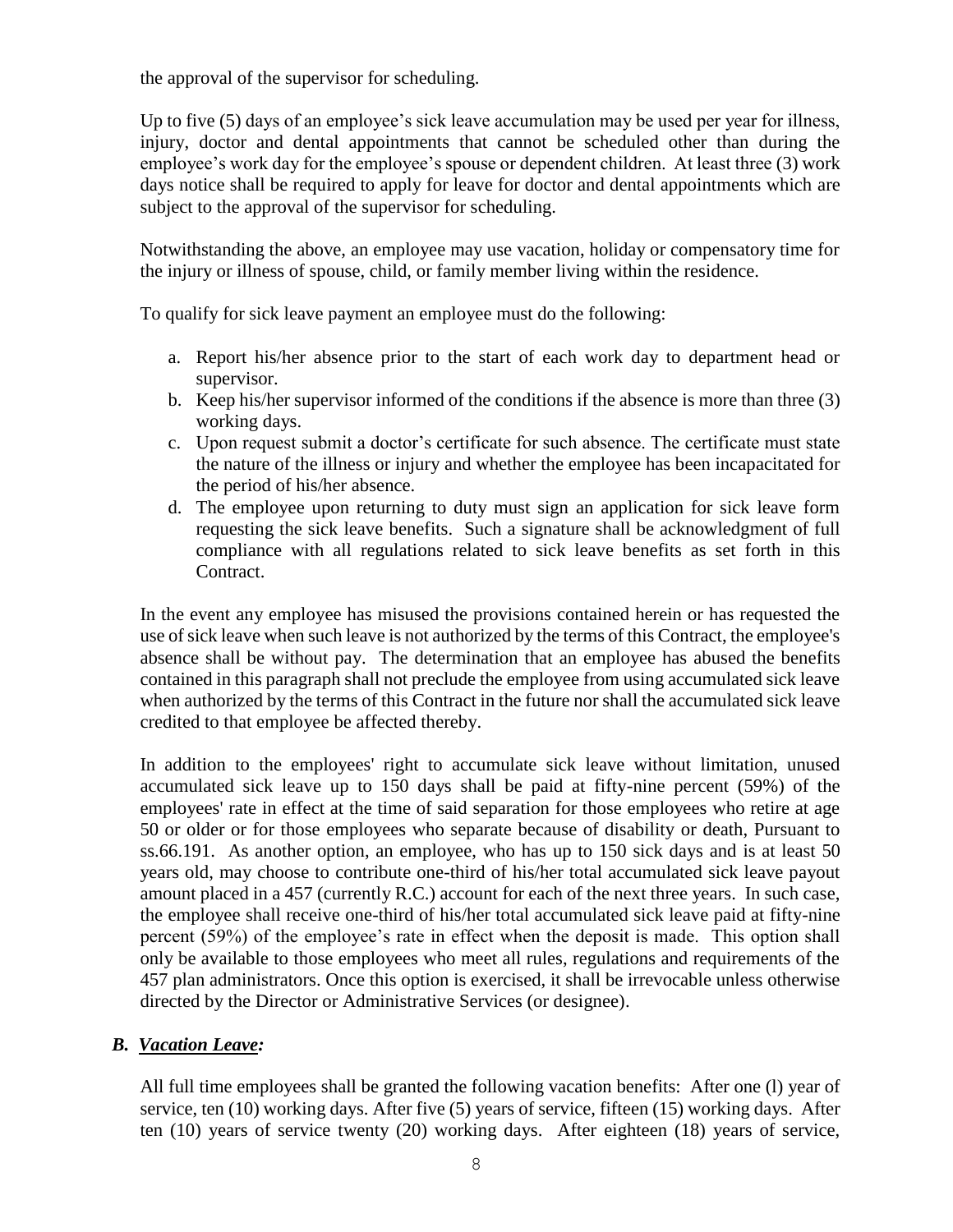twenty-five (25) working days. After 25 years of service, twenty-eight (28) working days. In the event an employee has not worked the full calendar year prior to his vacation such vacation shall be pro-rated based on the time actually worked. Vacation will not be carried over from year to year. Any vacation time request that are not prescheduled during the selection process are individually subject to supervisory approval.

Those employees reaching their fifth, tenth, and eighteenth year of service shall earn their vacation for that year on a prorated basis.

Departmental seniority on shifts shall determine the choice of vacation. The most senior employee shall have first choice of vacation, however, the first choice will be limited to one (l) time period which could comprise his/her entire vacation or any portion thereof. Once the employee makes his/her selection, the second senior person will make a similar selection and on down through the least senior person on each shift. This process will then be repeated until each person has chosen his / her entire vacation schedule in increments no less than one day. If the employee wishes, they may hold 7 days in abeyance to be taken in no less than hourly increments throughout the year, subject to supervisory approval.

This process shall be completed within five (5) weeks from the date the vacation time for each person has been certified and sent to the Association by the Chief of Police. The vacation schedule is subject to the staffing of the department as determined by the Police Chief. The employees are permitted to choose vacation from January 1st through December 3lst. In the event of separation prior to completion of one year of service, no terminal vacation shall be paid.

Officers who are off on an approved vacation day(s) will not be ordered to return to work except for special team activation, and emergencies. If officers are off on three (3) or more consecutive vacation days, they will not be ordered to return to work on their vacation days, and any regularly scheduled off days attached to the vacation days except for a court subpoena, special team activation, and emergencies.

A block of vacation is three (3) or more vacation days taken consecutively in conjunction with regularly scheduled off days. Example: (3-day block of vacation) Officer selects one (1) vacation day, then has two (2) regularly scheduled off days, then selects two (2) more vacation days.

Special Team Activations shall include: SWAT Team including Negotiators, Mobile Field Force and Crash Investigation Team.

## *C. Holiday Leave:*

All full time employees shall be granted twelve (12) paid holidays: New Year's Day, Memorial Day, Independence Day, Labor Day, Thanksgiving Day, December 24th, Christmas Day, Spring Holiday, and four (4) additional floating holidays shall be granted each employee. Such holiday leave shall be granted as twelve (12) days off in lieu of the calendar holidays. Holiday leave shall be subject to the departmental work schedule and staffing requirements as determined by the Police Chief. Employees may choose to waive holiday leave in favor of cash payment.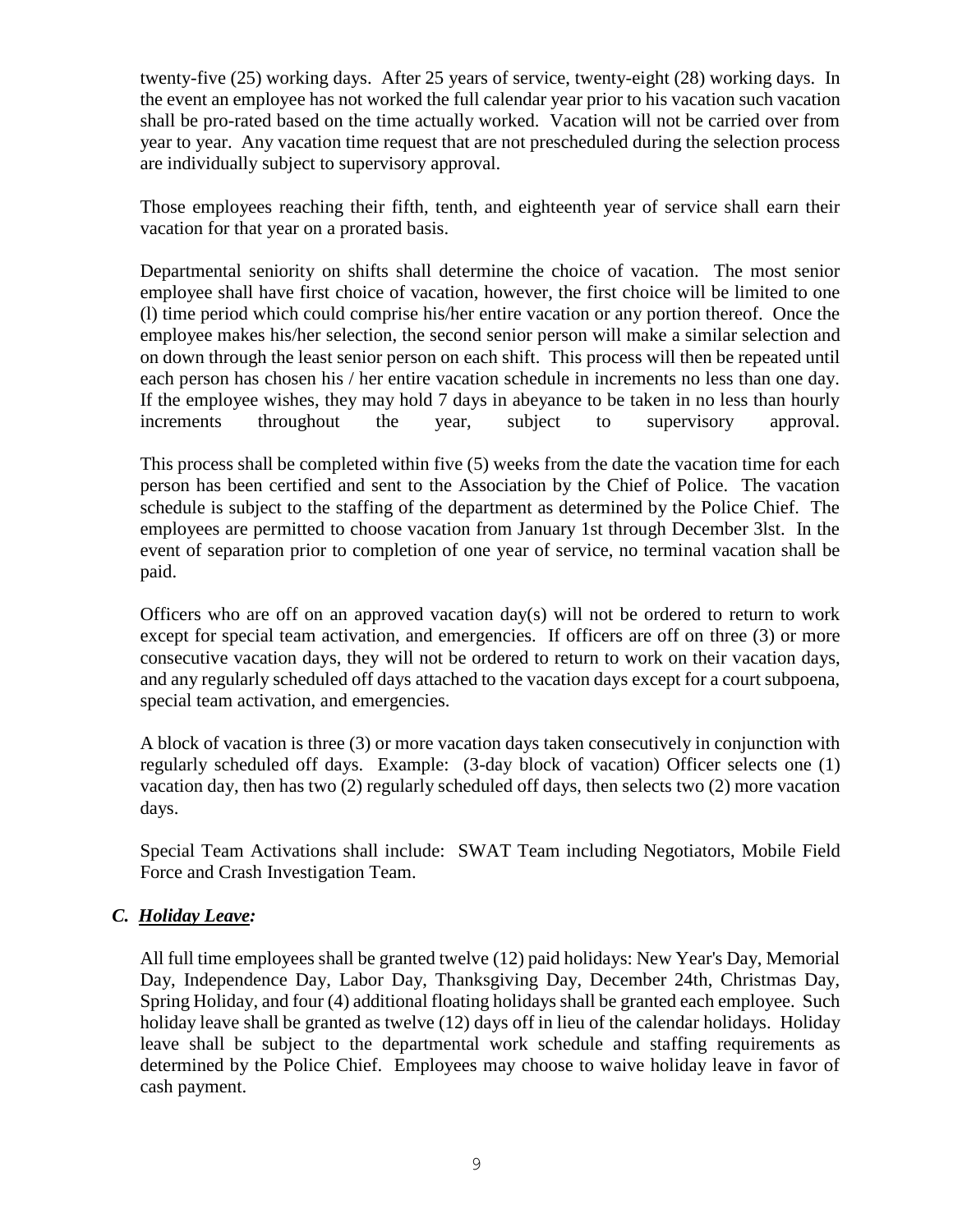Cash payment shall be computed based on the hourly rate in effect at the time of the holiday times the number of holiday hours accredited to each employee. The Employer shall be notified of the employee's desire for cash payments by the lst day of October of the preceding year. All holidays shall be credited to the employee January l of each year and must be used by December 3l of each year except a maximum of three (3) holidays may be carried over to April l of the following year. Holidays not used within these time limits will be forfeited. Holiday pay shall be paid in the first pay period of November.

Any officer working on one of the eight (8) designated holidays shall receive time and onehalf pay for hours worked on that day. In the event that the officer works in excess of his/her normal work day on the designated holiday, the officer shall be compensated at the rate of double time for hours worked in excess of his/her normal working day.

Notwithstanding the above, Light Duty Officers injured related to a non-worker's compensation claim are required to take time off on holidays and are not permitted to work unless permission is obtained from their immediate supervisor.

December 31 will replace January 1 as the designated holiday for officers working third shift or night shift overlap for purposes of time and one-half pay.

# *D. Funeral Leave:*

In the case of death in the immediate family of a regular full-time employee (spouse, children, step-children, parents, step-parents, sister, brother, mother-in-law, father-in-law, sister-in-law, brother-in-law, son-in-law, daughter-in-law, grandparents, grandchildren, guardian, halfbrother and half-sister) the employee will be paid for scheduled time off from the day of death up to and including the day after the funeral but not to exceed three (3) scheduled work days at the employee's regular straight time hourly rate. No funeral leave will be paid to any employee while on sick leave, layoff, or any leave of absence.

In the case of extended travel time or other exigent circumstances being necessary, additional leave shall be allowed if the employee uses holiday, vacation, or compensatory time, subject to reasonable minimum manpower requirements.

## *E. Injury Leave:*

In the event that an employee is sick, ill, or hurt, and would be otherwise covered by the Worker's Compensation statute, or the City's Workers' Compensation carrier, but is not eligible to receive benefits because the duration of the illness is not long enough, then the City agrees to pay for up to three (3) full days of pay to the affected employee. Accumulated sick time of the affected member shall not be applied to the three (3) days provided for herein.

Sick leave, injury leave, or temporary disability benefits shall be payable to any employee injured while in the employ of an Employer other than the City of Oshkosh, except that the sick leave benefits shall be reduced in an amount equal to the Workers' Compensation benefits received from the Employer or its insurer.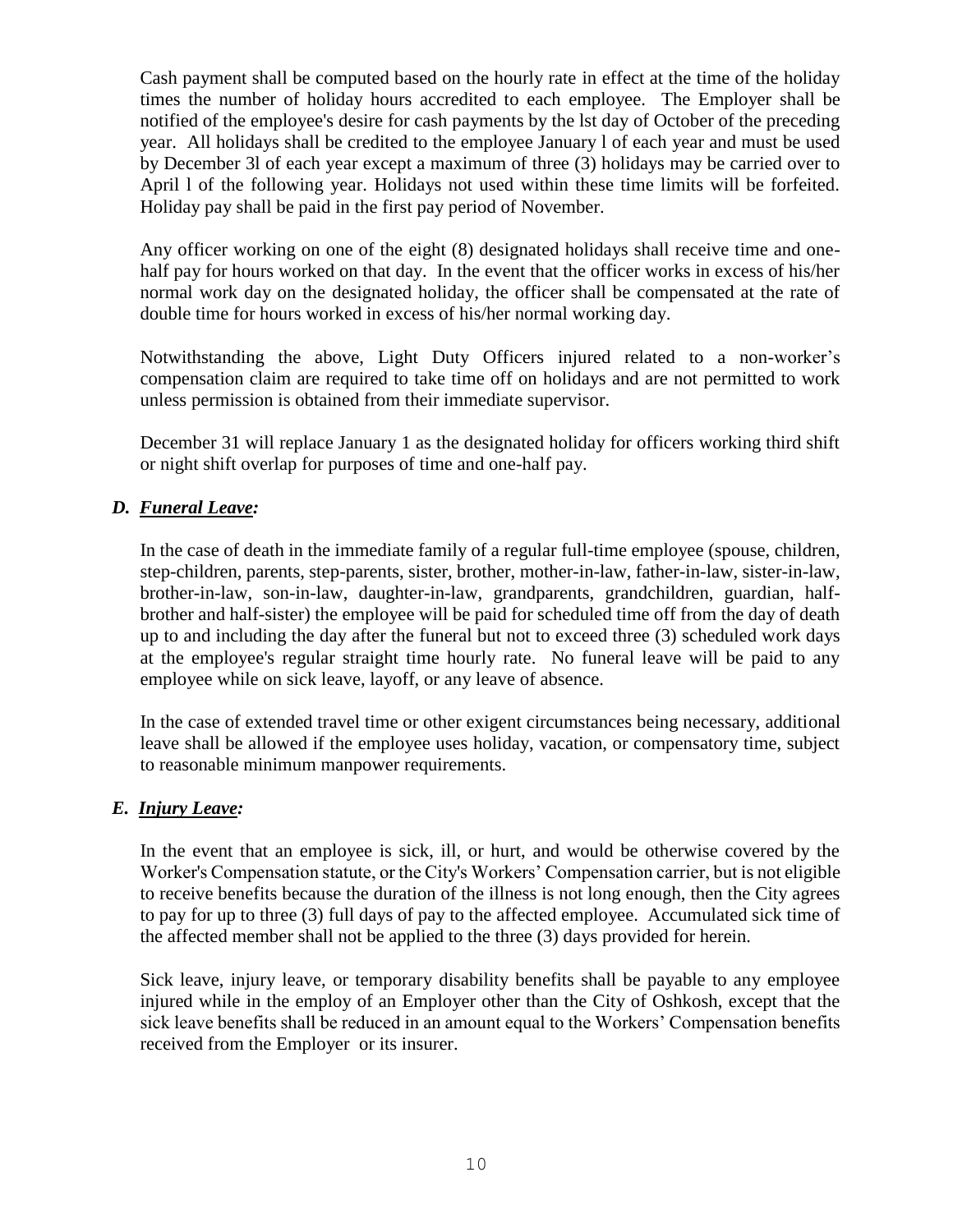# **ARTICLE 7**

### **PAY PERIODS**

All payroll stubs shall be available at l:00 p.m. on every other Friday unless extenuating circumstances exist. In the event such days are legal holidays, checks will be issued on the day preceding.

Effective January 1, 2004, all employees shall participate in the direct deposit payroll system.

# **ARTICLE 8**

#### **INSURANCE BENEFITS**

#### **A.** *Insurance Medical Benefits Plan***:**

The Employer shall provide health coverage.

Health Risk Assessment (HRA): Employee participation in the City's Health Risk Assessment (HRA) program is voluntary. To receive the preferred premium contribution rate, the employee must participate in the HRA. Participation by the employee's spouse in the HRA is encouraged but not required. Participation in the follow-up coaching program is recommended and is offered on a voluntary basis.

The City reserves the right to offer an HRA and select the HRA administrator in its sole discretion. The City shall pay for the costs to provide the HRA. In the event the City elects to discontinue the HRA program, employees shall contribute the preferred employee health insurance rates.

#### 1. Employee Contributions **With** Health Risk Assessment (**HRA).**

Effective January 1, 2021, employees will contribute up to 12% up to a maximum of \$153.98 per month towards single; \$288.77 per month towards dual and \$356.14 per month towards the family premium equivalents.

#### 2. Employee Contributions **Without Health Risk Assessment (HRA):**

Effective January 1, 2021, employees will contribute up to 15% up to a maximum of \$192.48 per month towards single; \$360.96 per month towards dual and \$445.18 towards the family premium equivalents.

Note: Health insurance premium contributions are actually made one month prior to the effective dates shown.

#### **B.** *Dental Insurance***:**

Effective 1/1/2019: Employees may participate in the dental plan at the same level of benefits and premium share as offered and provided to non-represented employees.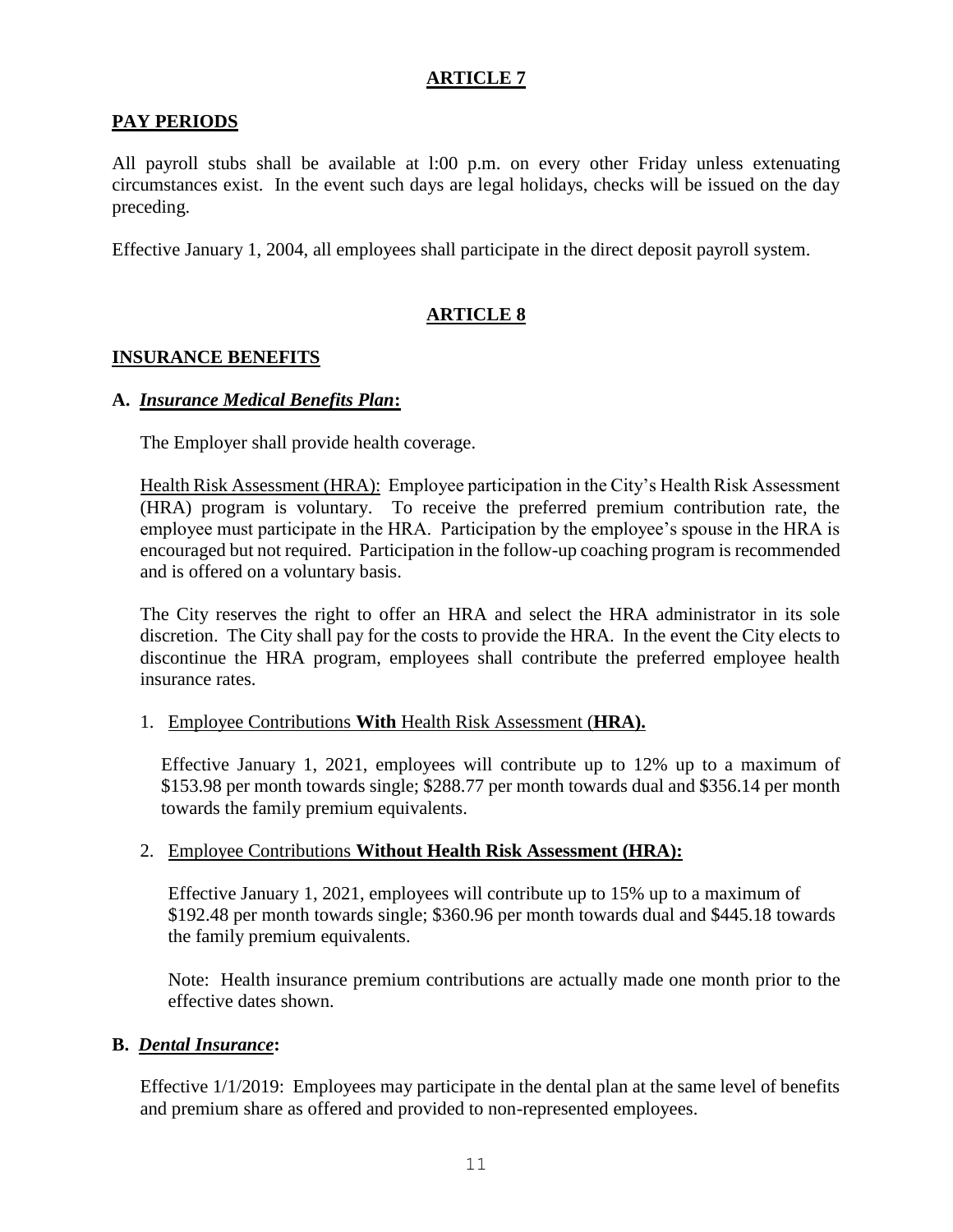#### **C.** *Income Continuation Insurance:*

The City shall participate in the State's Group Income Continuation Insurance Program. The City will pay its Employer's share.

#### **D.** *Life Insurance:*

The Employer shall pay 100% of the premium of the State's Group Basic Life Insurance Policy. Other amounts of coverage for the employee and spousal and dependent coverage shall be available to the employee at his/her own expense.

### **E.** *Section 125 Plan:*

The City shall offer a Section 125 Plan as allowed by law. Employees will be allowed to contribute premium contributions, unreimbursed medical expenses, and dependent care expenses into the plan subject to the plan's rules and regulations.

## **ARTICLE 9**

### **PENSION**

In addition to the statutory requirements, the Employer shall pay to the employee's retirement fund an amount not to exceed seven percent (7%) of the employee's gross wages.

Effective January 1, 2014, an employee shall contribute his/her portion of the Wisconsin Retirement System (WRS) on the same basis as general employees as determined by the Employee Trust Funds (EFT).

## **ARTICLE 10**

#### **PREVIOUS BENEFITS**

The Employer agrees to maintain in substantially the same manner, all benefits, policies, and procedures related to wages, hours, and conditions of employment that are mandatory subjects of bargaining not specifically referred to or altered by this Agreement.

## **ARTICLE 11**

#### **WAIVER OF RIGHTS**

Neither party to this Agreement by such act at the time hereof or subsequent hereto agrees to and does waive any rights possessed by it or them under state and federal laws, regulations or statutes. In the event any clause or portion of this Agreement is in conflict with statutes of the State of Wisconsin governing municipalities or other statutes such clause or portion of the Agreement shall be declared invalid and negotiations shall be instituted to adjust the invalidated clause or portion thereof.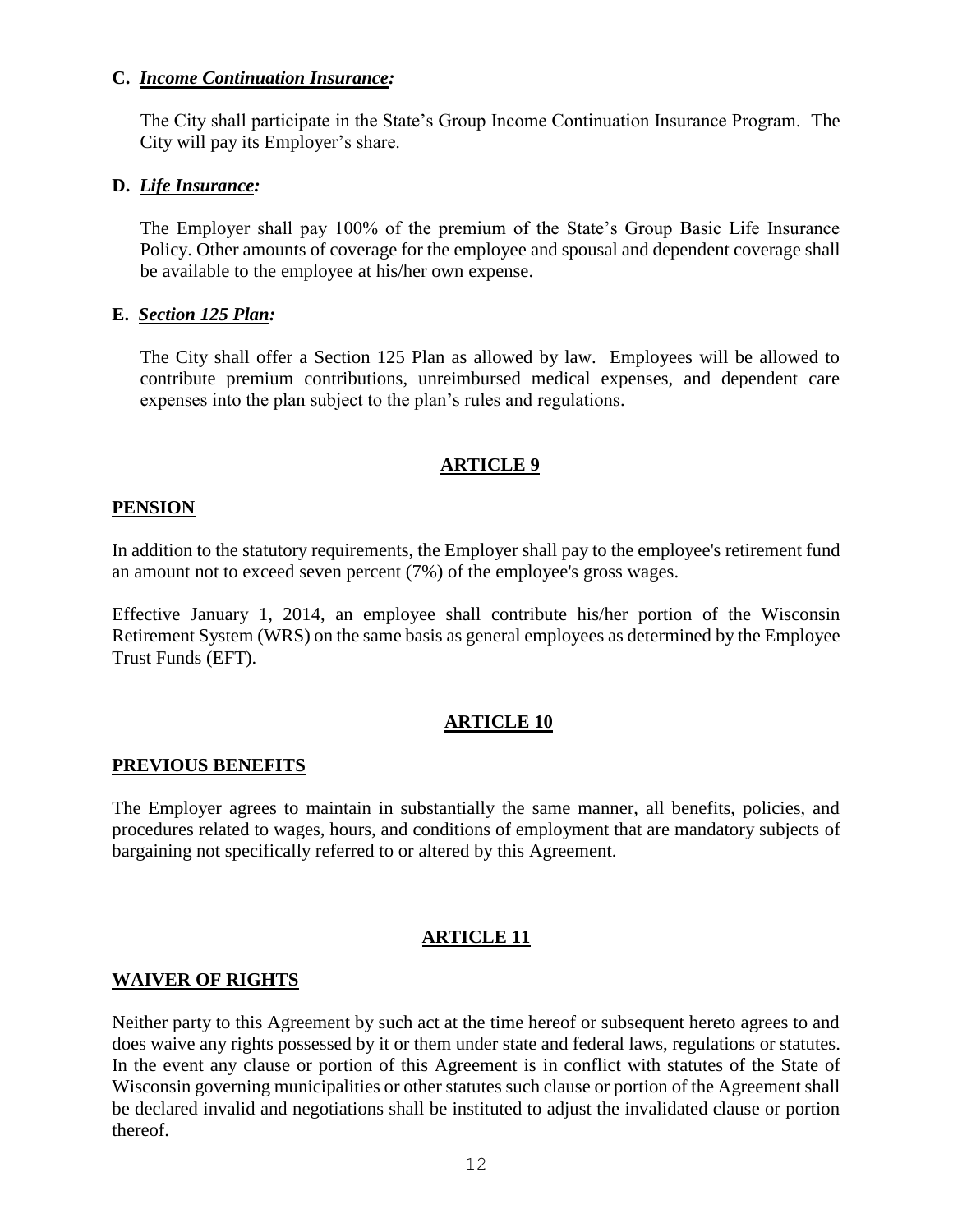### **ARTICLE 12**

# **LAY-OFFS**

When it is deemed necessary by the City to lay off employees because of need for economy, lack of work or funds or other just cause, it shall follow the lay-off procedure outlined in Wisconsin Statutes, 1973, Section 62.l3(5m).

### **SENIORITY**

Employees who leave the bargaining unit to accept another position within the Police Department of the City of Oshkosh which is outside the bargaining unit and, within one (1) year of leaving the bargaining unit, return to a position in the bargaining unit, shall retain all accumulated seniority earned in the bargaining unit as well as the seniority earned outside the bargaining unit.

# **ARTICLE 13**

### **RULES & EVALUATION REPORTS**

The Association recognizes that the Employer may adopt and publish rules from time to time, however, the Employer shall submit such rules to the Association for its information prior to the effective date.

For this purpose, rules shall be defined as any rules, regulations, policies, directives, and postings published by the Department or the city affecting the department. Such rules shall be submitted to the Wage Board Chairman and the Association President and shall also be posted for knowledge and record. All such rules shall bear the signature of the Chief of Police or his/her designee. In the event of a dispute to such rules, the Association shall have fifteen (l5) days after inception to dispute such rules through the grievance procedure.

Evaluation reports of employees shall be submitted to the evaluated employee in final form and identical to those filed in the personnel office and in the office of the Chief of the Department.

# **ARTICLE 14**

#### **PROGRESSION OF DISCIPLINARY ACTION**

Progression of disciplinary action shall be as follows: First, oral reprimand or written reprimand. An Association representative may be present with the employee at the time (or at such time as) any oral or written reprimand, suspension or dismissal is registered with the employee. The Association shall be furnished a copy of any written notice of reprimand or suspension. A written reprimand sustained in the grievance or not contested shall be recorded.

An employee shall have the right to the presence of an Association representative when his/her work performance or conduct affecting his/her status as an employee are the subject of discussion for the record. The City shall, at all steps of this Article, affirmatively ask the employee if he/she desires an Association representative to be present.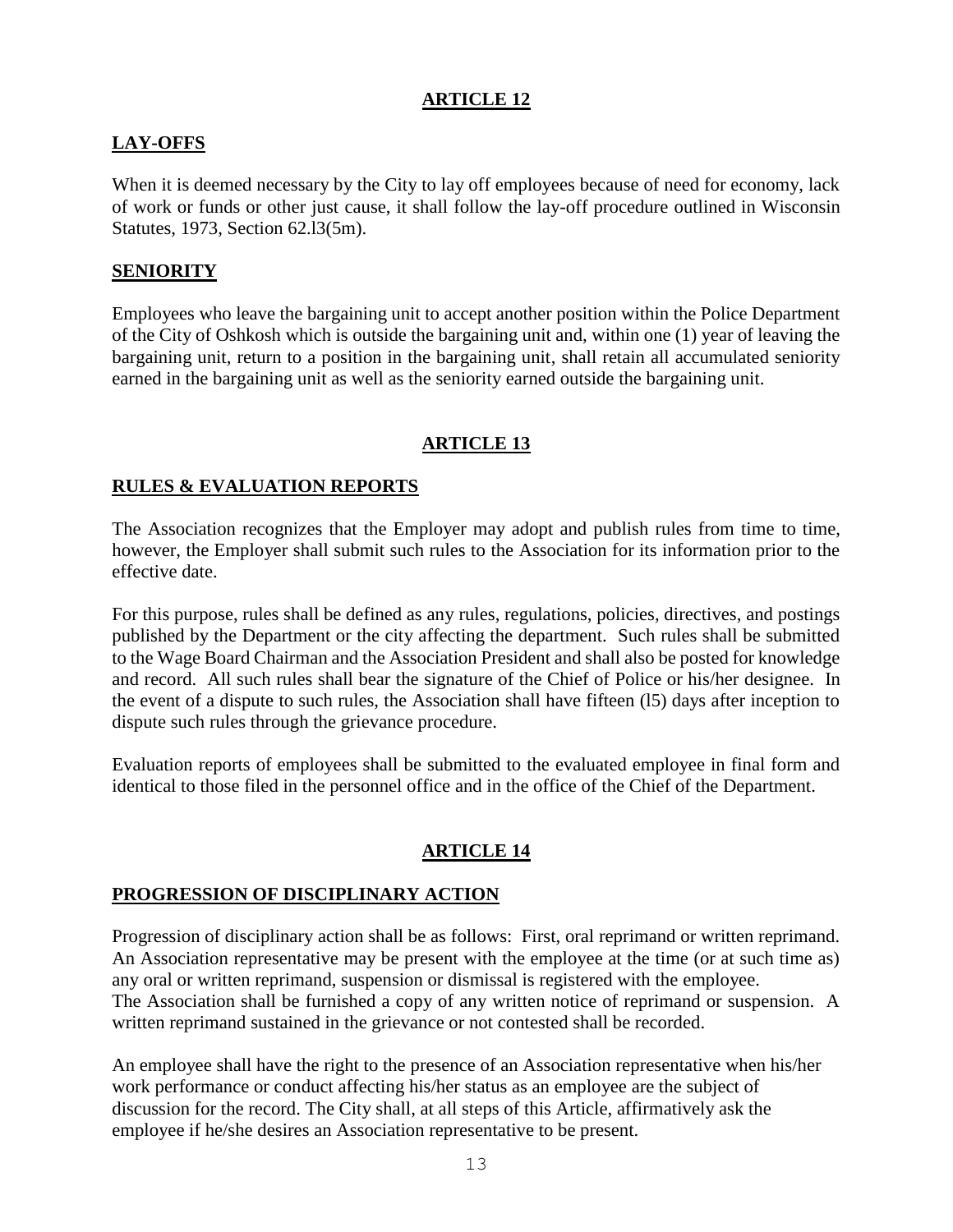### **ARTICLE 15**

## **EDUCATION BENEFITS**

This provision shall apply to those employees hired prior to 1-1-89 only.

In consideration of the successful completion of thirty-six (36) credits from the curriculum of any accredited institution, defined as the Police Administration Program the following schedule of benefits and provisions shall apply:

### *Educational Credits:*

For every three (3) credits an employee obtains in the aforesaid program of study he/she shall receive bi-weekly payments as listed:

| Credits | <b>Bi-weekly Rates</b> |
|---------|------------------------|
| 3       | \$2.31                 |
| 6       | \$4.61                 |
| 9       | \$6.92                 |
| 12      | \$9.23                 |
| 15      | \$11.54                |
| 18      | \$13.85                |
| 21      | \$16.15                |
| 24      | \$18.46                |
| 27      | \$20.77                |
| 30      | \$23.08                |
| 33      | \$25.38                |
| 36      | \$27.69                |

Salary adjustments as contained herein shall be made at the beginning of the first pay period in February and the beginning of the first pay period in July of each year upon presentation of satisfactory evidence that the officer has completed the aforesaid courses of instruction. Employees shall not be paid for courses completed unless the final grade received is a "C" or better.

An additional \$l5.00 per month shall be paid to the employee upon completion of 60 credits in the Police Administration program.

All employees who have completed two (2) years of service are eligible to participate in the educational program set forth herein. An employee who has accumulated credits herein prior to the completion of two (2) years of service will receive the compensation as provided herein at such time as he has completed two (2) years of service.

Employees desiring to take certified courses in the Police Administration Program shall fund said courses through LEAA Grants, GI Benefit Grants or any other available grant made known to the employee. Should the employee not be able to receive funding for books and tuition from any other source for certified courses in the Police Administration Program then in that event and only in that event the City will pay the expenses of books and tuition. Should an employee be required to pay back any grant he has received due to termination or voluntary separation from the Oshkosh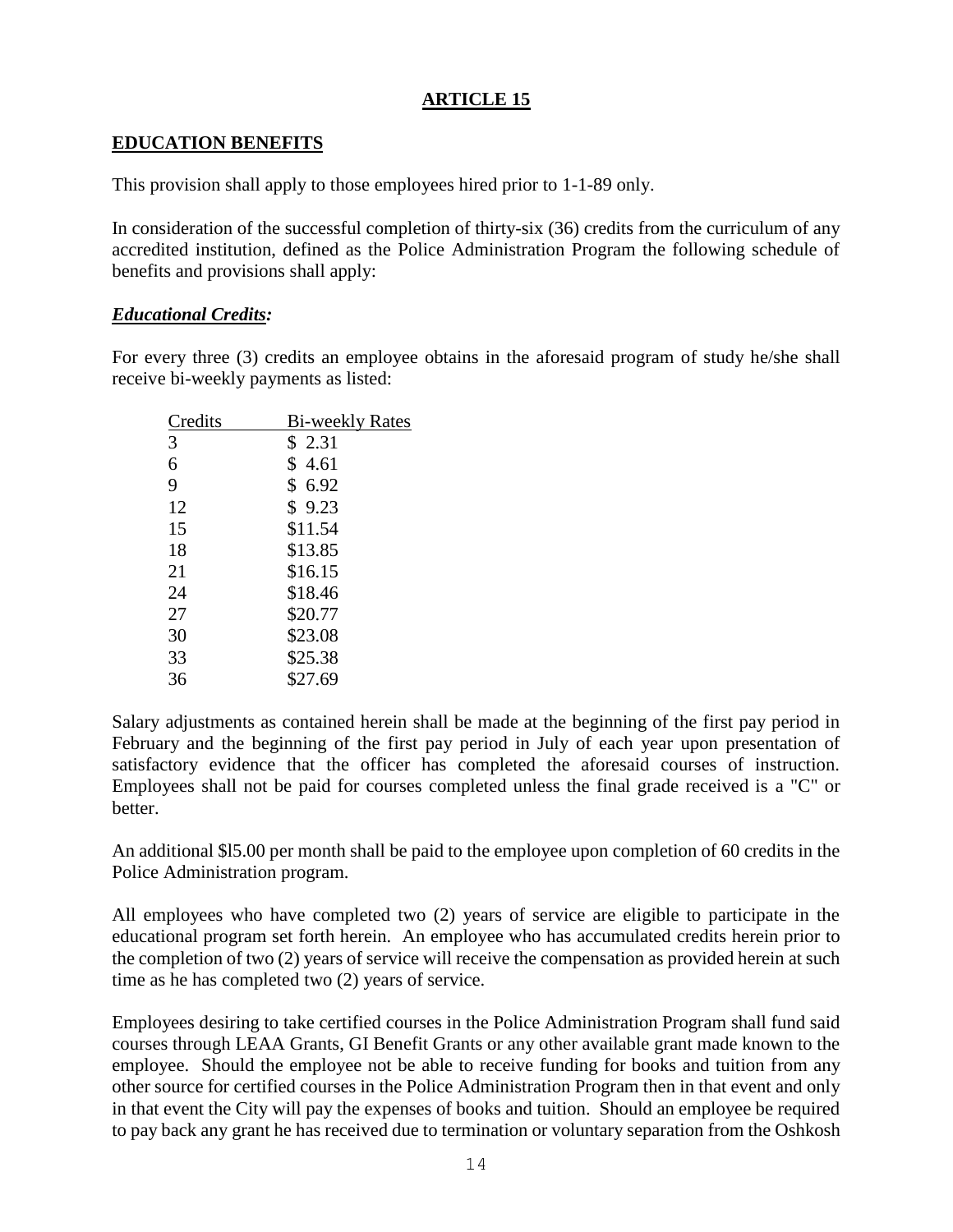Police Department then in that event the City will reimburse the employee for those expenses due to participation in the Police Administration Program.

All payments shall be at the undergraduate rate. If an employee wishes to take a graduate course, he shall be responsible for the differences between the graduate and undergraduate rate. If the employee drops a class, the employee will be responsible for the costs incurred by the City for that course including books and tuition.

If the reason for the employee dropping the course is due to a shift change, the employee will not be required to reimburse the City. Student classroom and study hours shall not be construed as work hours nor shall such time be subject to compensation.

No new employee hired after January l, l969, for purposes of the salary schedule shall be hired in other than the first step of the salary schedule unless educational achievement is such as the City may choose to start him/her in a step not to exceed step  $C$  of the salary schedule. The salary schedule is set forth in Appendix A and incorporated herein by reference.

# **ARTICLE 16**

## **GRIEVANCE PROCEDURE**

Both the Association and the City recognize that grievances and complaints should be settled promptly and at the earliest possible stages and that the grievance process must be initiated within ten (10) days of the incident or knowledge of the incident, whichever is the latter. Any grievance not reported or filed within ten (10) days shall be invalid. A grievance is defined as any dispute or misunderstanding relating to employment between the City and the Association.

For the purpose of the final step of the grievance procedure, a grievance will be limited to the interpretation of application of the terms and conditions of this agreement, including past practices and policies incorporated in this agreement by its terms, and shall be handled in the following manner:

- l. The grieved employee shall present the grievance orally to his/her Supervisor, either alone or accompanied by an Association representative, or if the employee refuses to present the grievance, the Association may present the grievance. The supervisor shall, within five (5) days, excluding Saturdays, Sundays and holidays, provide a response to the employee.
- 2. If the grievance is not settled at the first step, the grievance shall be presented in writing to the Police Chief within ten (10) days (Saturday, Sunday and holidays excluded). The Chief shall within ten (10) days (Saturday, Sunday, and holidays excluded) hold an informal meeting with the aggrieved employee, and Association representatives. The Chief's Response to the grievance shall be in writing. If the grievance is not resolved to the satisfaction of all parties within five (5) days (Saturday, Sunday and Holidays excluded), either party may proceed to the next step.
- 3. The grievance shall be presented in writing to the City Manager for disposition within ten (10) working days (Saturday, Sunday and holidays excluded). Response to the grievance shall be in writing.
- 4. If the grievance is not settled under the provisions of paragraph 3 above and one of the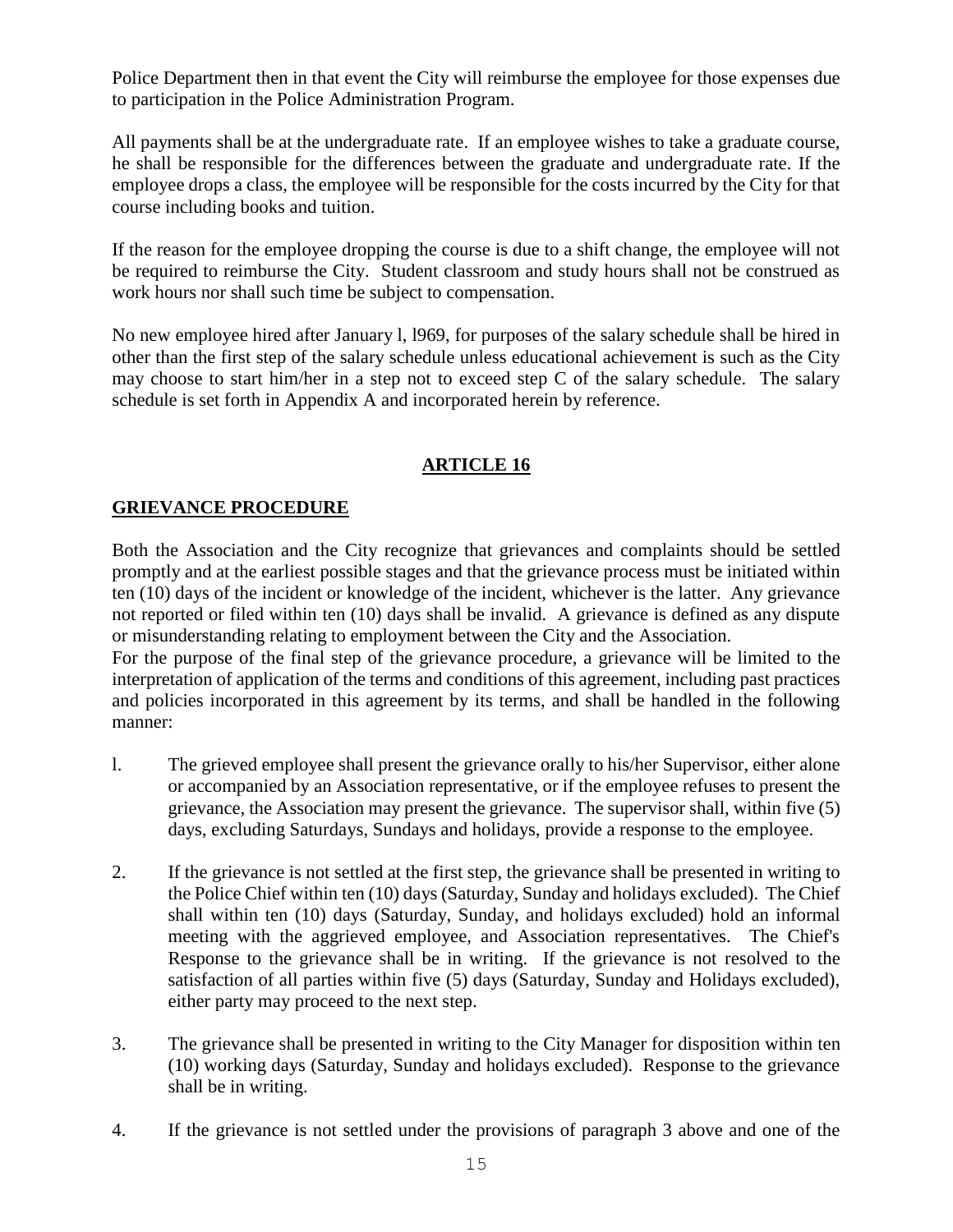parties deems the issue to be arbitrated, the party shall process the grievance within ten (10) days (Saturday, Sunday and holidays excluded) of completion of the provisions of paragraph 3 to arbitration. Arbitration procedures shall follow those outlined in State Statutes. The decision of the arbitrator shall be final and binding on the parties, subject to judicial review.

Expenses for the arbitrator's services and the proceedings shall be borne equally by the Employer and the Association. However, each party shall be responsible for compensating its own representatives and witnesses.

# **ARTICLE 17**

## **AGENCY SHOP**

The Association, as the exclusive representatives of all the employees in the bargaining unit, will represent all such employees, Association and non-union, fairly and equally, and all employees in the unit will be required to pay, as provided in this article, their proportionate share of the costs of representation by the Association. No employee shall be required to join the Association, but membership in the Association shall be made available to all employees who apply consistent with the Association constitution and by-laws. No employee shall be denied Association membership because of race, creed, color, or sex.

The Employer agrees that it will deduct from the monthly earnings of all employees in the collective bargaining unit, the monthly dues as being certified by the Association, and pay said amount to the treasurer of the Association on or before the end of the month in which such deduction was made. Changes in the amount of dues to be deducted shall be certified by the Association 30 days before the effective date of the change.

As to new employees, such deduction shall be made from the first appropriate paycheck.

In the event an employee chooses not to become a member of the Association, the Association agrees to certify to the City only such fair share costs as are allowed by law, and further agrees to abide by the decisions of the Wisconsin Employment Relations Commission and/or courts of competent jurisdiction in this regard. The Association agrees to inform the City of any change in the amount of fair share costs.

In the event an employee or employees choose not to become a member of the Association, the Association shall provide employees who are not members of the Association with an internal mechanism within the Association which is consistent with the requirements of State and Federal law, and which will allow those employees to challenge the fair share amount certified by the Association as the cost of representation and to receive where appropriate, a rebate of any monies to which they are entitled. To the extent required by State or Federal law, the Association will place in an interest-bearing escrow account any disputed fair share amounts.

The Association does hereby indemnify and save the City harmless against any and all claims, demands, suits, or other forms of liability including court costs that shall arise out of or by reason of action taken, or not taken, by the City, which City action or non-action is in compliance with this agreement, and in reliance on any lists or certificates which have been furnished to the City pursuant to this Article, provided that the defense of any such claims, demands, suits, or other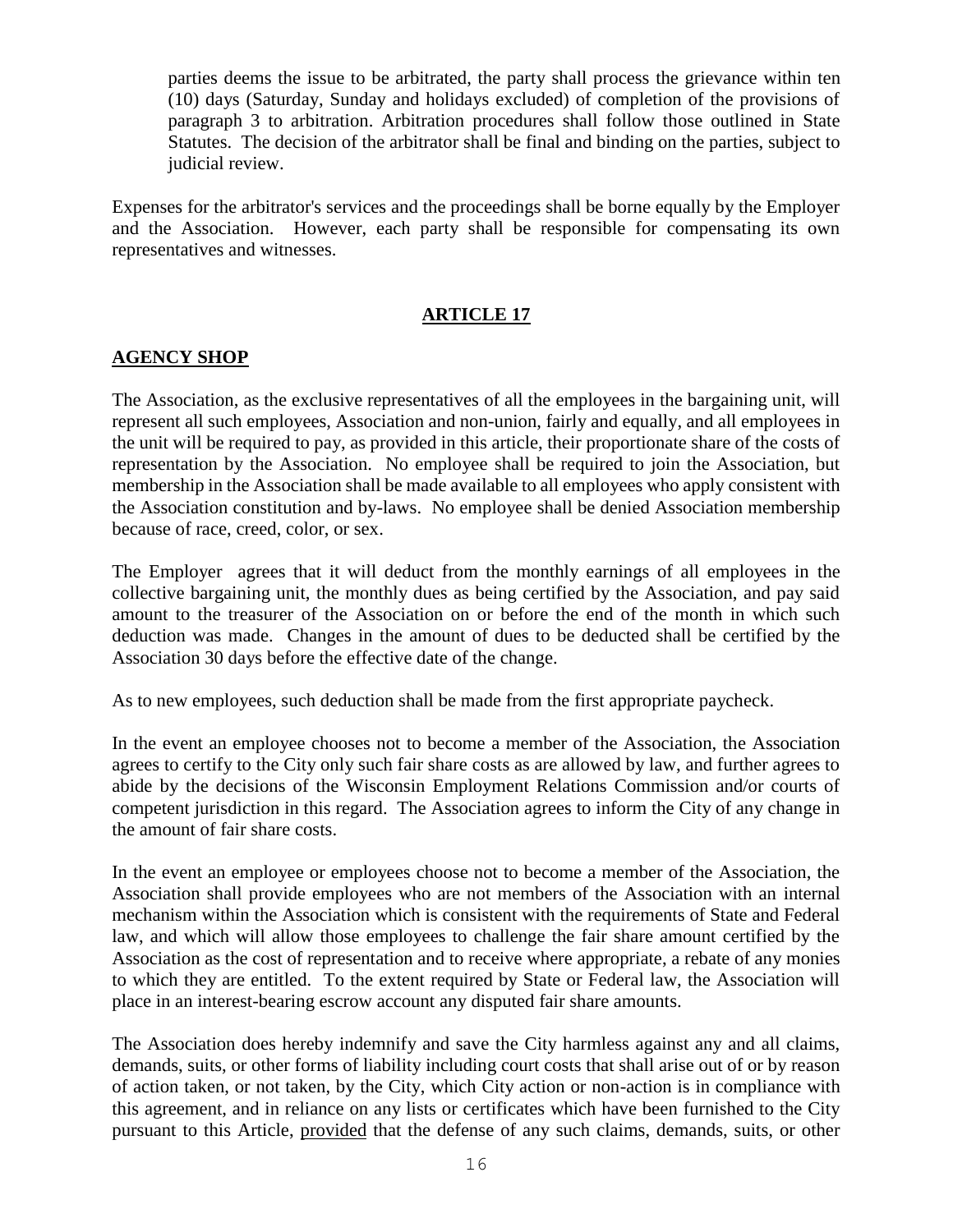forms of liability shall be under the control of the Association and its attorneys. However, nothing in this section shall be interpreted to preclude the City from participating in any legal proceedings challenging the application or interpretation of this article through representatives of its own choosing and at its own expense.

#### **ARTICLE 18**

#### **MILEAGE POLICY**

Employees shall be reimbursed for mileage incurred for work related activities at the rate as determined by the City Council.

#### **ARTICLE 19**

#### **MATERNITY LEAVE**

Whenever an employee becomes pregnant, she shall furnish the Department with a medical report, stating the expected date of delivery and what, if any, work restrictions exist. Continued employment shall be based upon the employee's ability to perform the work. The duration of pregnancy leave without pay shall be determined subsequent to the request of the attending physician. Sick leave shall be allowed for the actual time of disability due to pregnancy as certified by the employee's physician and in accordance with State and Family Medical Leave Laws.

#### **ARTICLE 20**

#### **RECOGNITION & UNIT OF REPRESENTATION**

The City hereby recognizes the Association as the sole and exclusive bargaining agent with respect to hours, wages and conditions of employment for the positions of Police Officer, Police Specialist, School Resource Officer and Detective excluding the positions of Chief, Captain, Lieutenants, Sergeants, and all other employees of the Oshkosh Police Department.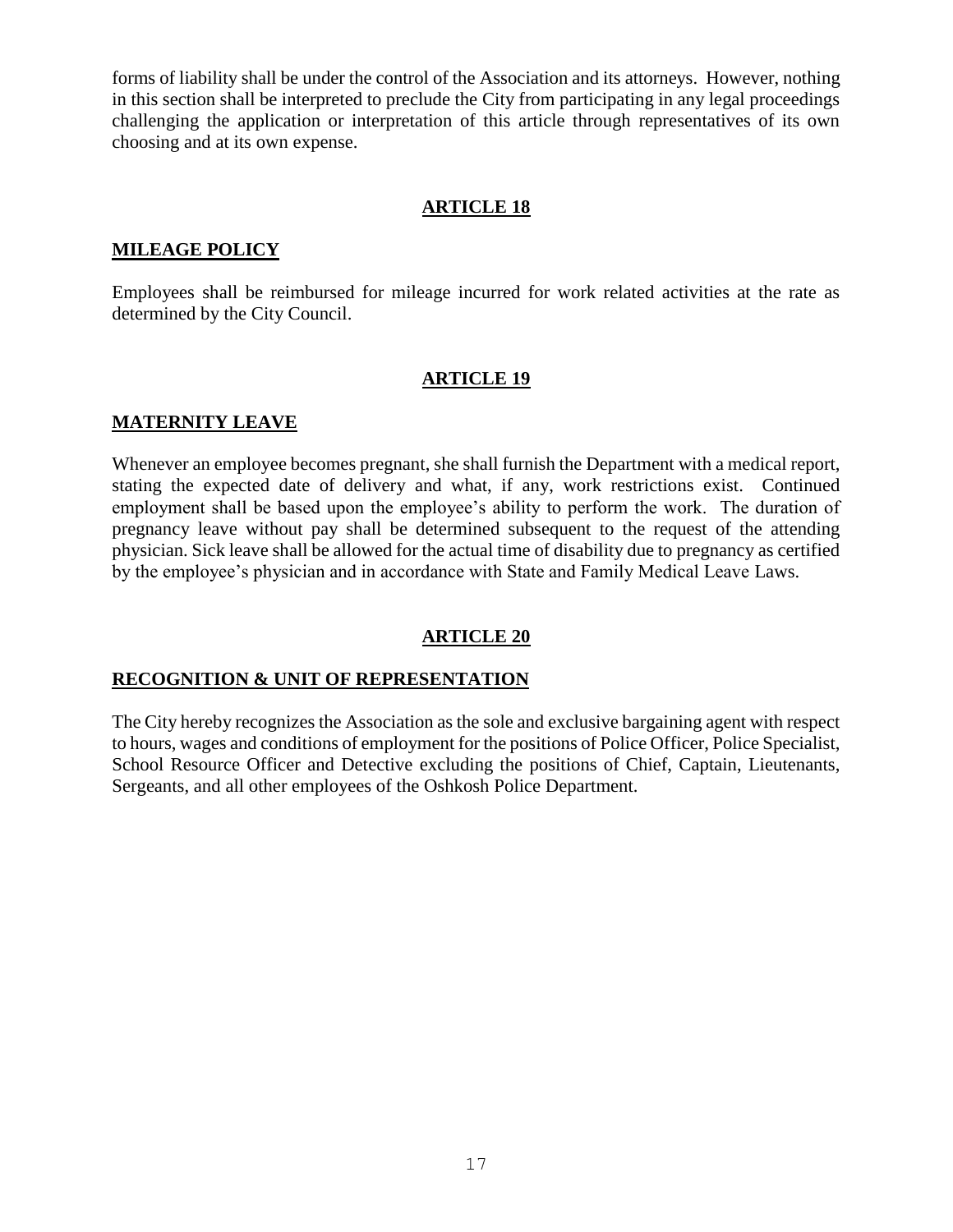THIS AGREEMENT shall become effective as of January 1, 2021, and will remain in full force and effect to and including the 31st day of December, 2023.

#### **OSHKOSH PROFESSIONAL POLICE CITY OF OSHKOSH OFFICERS ASSOCIATION (OPPA)** By:  $\nu_{\!\smallfrown\!\smallfrown}$ By  $\sim$ rende Mark A. Rohloff, City Manager  $\frac{1}{2}$ By: Pamela R. Ubrig, City Clerk Approved:  $B<sub>1</sub>$ Lynn A. Lorenson, City Attorney

I hereby certify that the necessary provisions have been made to pay the liability which will accrue under this contract.

City Comptroller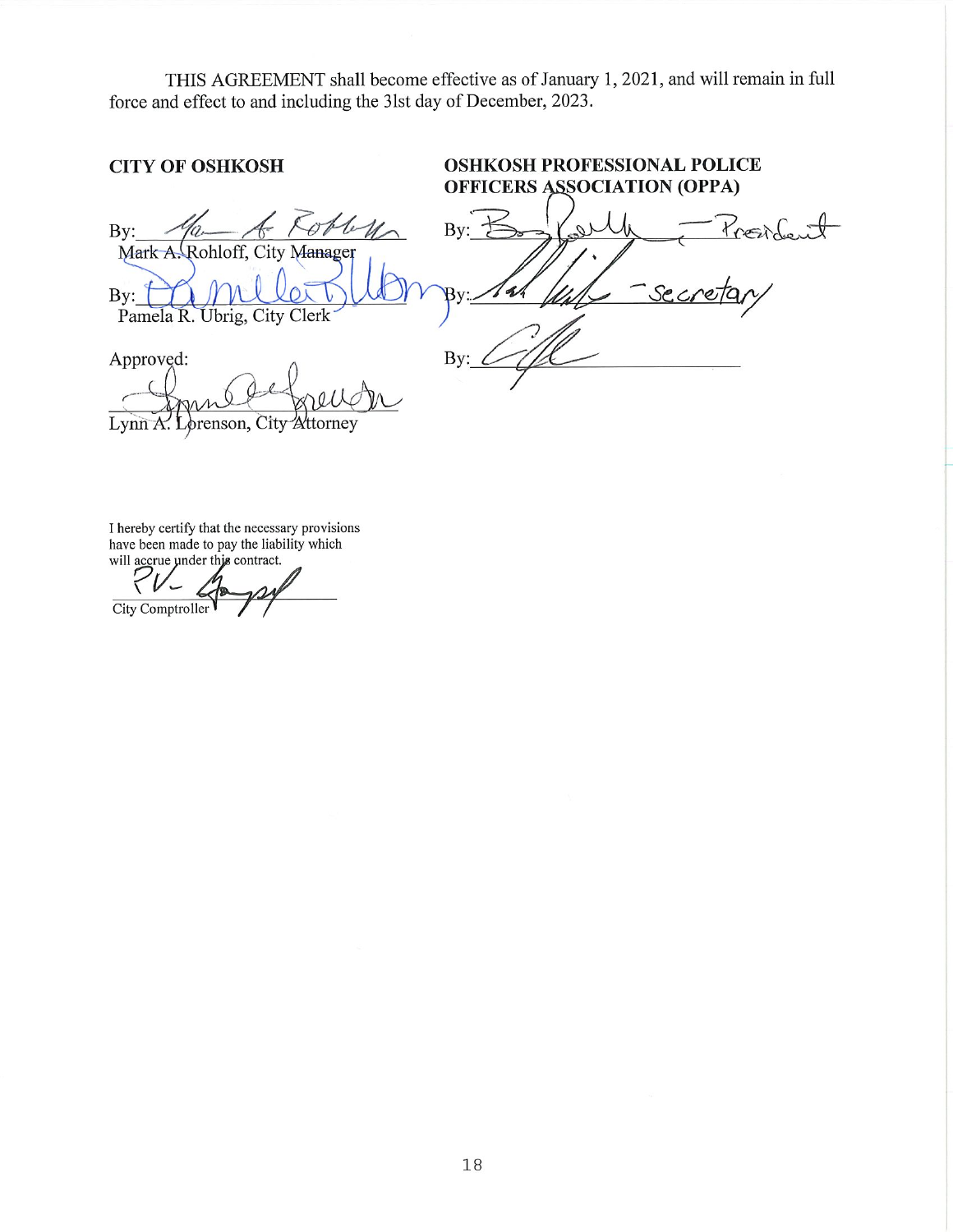#### SCHEDULE A POLICE PAY PLAN\* (2.50%) EFFECTIVE THE PAYPERIOD THAT INCLUDES JANUARY 1, 2021

|                |             | Δ       | $\underline{\mathbf{B}}$ | $\overline{C}$ | $\overline{\mathsf{D}}$ | Ε       | E       |
|----------------|-------------|---------|--------------------------|----------------|-------------------------|---------|---------|
| 1              | <b>BIWK</b> | 2157.01 | 2270.17                  | 2434.64        | 2599.09                 | 2763.54 | 2928.03 |
|                | <b>MO</b>   | 4673.52 | 4918.70                  | 5275.05        | 5631.36                 | 5987.67 | 6344.06 |
| $\mathfrak{D}$ | <b>BIWK</b> | 2203.24 | 2318.84                  | 2484.14        | 2649.45                 | 2814.79 | 2980.16 |
|                | <b>MO</b>   | 4773.68 | 5024.15                  | 5382.30        | 5740.47                 | 6098.71 | 6457.01 |
| $\mathcal{E}$  | <b>BIWK</b> | 2339.03 | 2461.79                  | 2601.16        | 2740.54                 | 2879.88 | 3019.27 |
|                | MO          | 5067.89 | 5333.87                  | 5635.84        | 5937.83                 | 6239.74 | 6541.75 |
| 4              | <b>BIWK</b> | 2474.88 | 2604.79                  | 2718.20        | 2831.58                 | 2944.98 | 3124.43 |
|                | <b>MO</b>   | 5362.24 | 5643.71                  | 5889.43        | 6135.09                 | 6380.79 | 6769.59 |
| 5              | <b>BIWK</b> | 2524.58 | 2657.08                  | 2775.16        | 2893.22                 | 3011.26 | 3195.40 |
|                |             | 5469.92 | 5757.00                  | 6012.84        | 6268.64                 | 6524.39 | 6923.36 |
|                |             |         |                          |                |                         |         |         |

#### Movement on the Pay Schedule:

Employees shall progress from one step to the next on an annual basis based on their anniversary date of hire so long as the employee is in the same classification to which they were originally hired. Employees who are promoted to another job classification shall move from one step to the next on an annual basis according to the employee's date of appointment to the new job classification.

Employees in the Police Officer job classification who are located in Step F on the salary schedule who receive a promotion to another job classification shall move to Step F of the new classification. Employees in the Police Officer job classification who are located in Steps A through E and receive a promotion, shall move to the step in the new job classification that is closest to, but above, their current salary.

\$29.00 per month additional to artist when assigned to that duty.

\* Official rates are the bi-weekly rates.

#### Lateral Transfer Pay:

Employees hired after 1/1/2021 who have previous certified sworn law enforcement experience shall, upon successful completion of their probationary period, be eligible to progress to the pay step which coincides with one-half of their recognized experience. Additionally, such employees shall be eligible for vacation accruals in the same manner.

#### Shift Differential:

\$0.50 per hour for all hours between 6:00 pm and 6:00 am.

#### Classification Pay:

When an officer performs duties of a higher ranking officer for more than two (2) consecutive pay periods, that officer shall receive the compensation equal to the compensation that the higher ranking officer receives. This provision shall not apply if the reason for the assignment is vacation relief.

#### Seniority Credit:

All officers within fifteen (15) years service as of the 1st day of January, 1969, will receive for purposes of the pay schedule eighteen (18) credits. These credits shall be given in addition to whatever credits they may acquire under the program set forth herein.

Those employees who are employed prior to the 1st day of January, 1969, who have not progressed in the educational program set forth herein shall receive for pay purposes only an additional ten dollars (\$10.00) per month upon the completion of ten (10) years of service and an additional ten dollars (\$10.00) per month upon the completion of twenty (20) years of service.

This provision is not to be construed as credit equivalents, nor as additional benefits to acquired credits. Those employees who qualify for educational benefits in Article XVI shall not be eligible for the benefits contained in this section.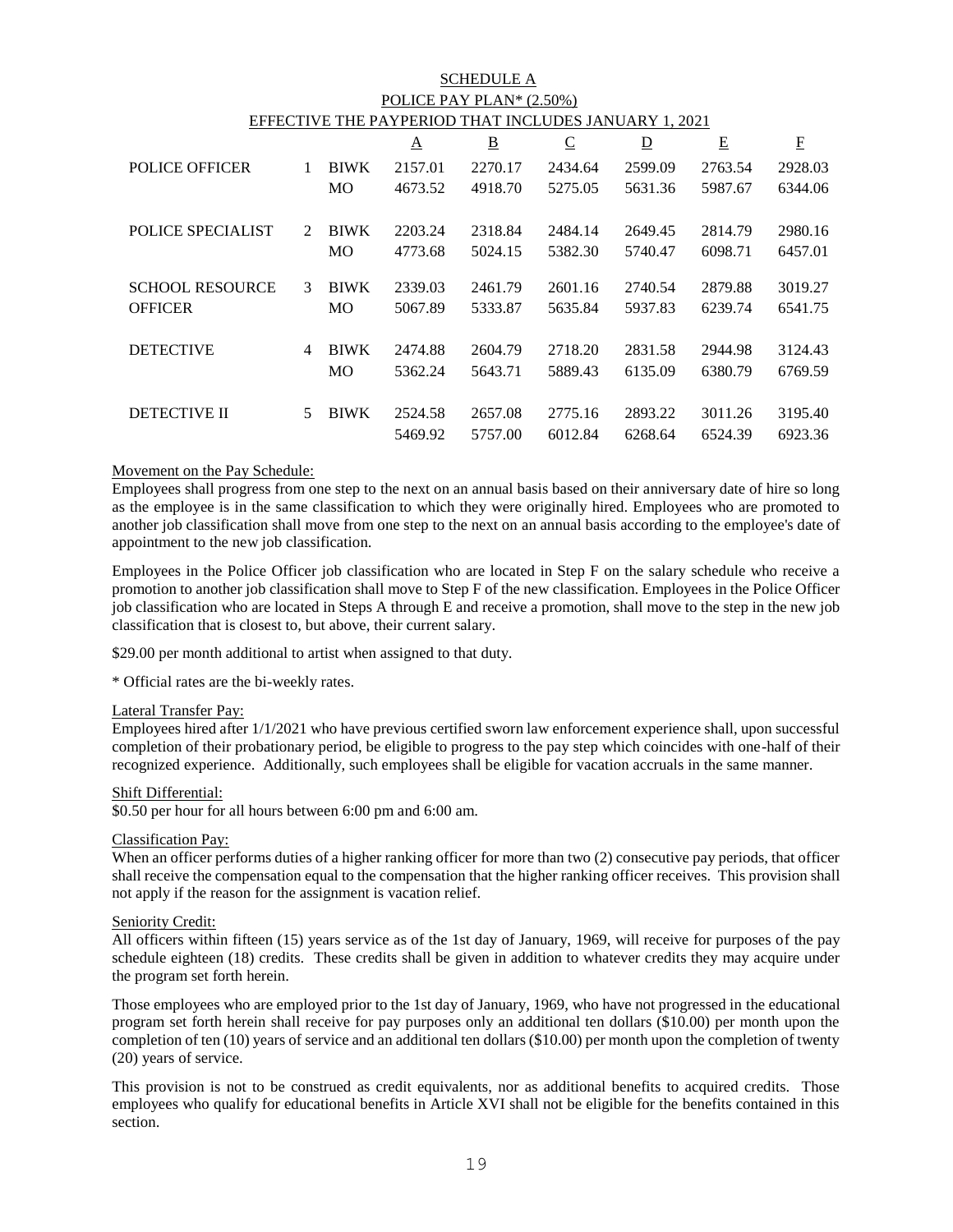| <b>SCHEDULE A</b>                                     |               |             |          |                |                |                         |         |           |  |  |
|-------------------------------------------------------|---------------|-------------|----------|----------------|----------------|-------------------------|---------|-----------|--|--|
| POLICE PAY PLAN* (1.75%)                              |               |             |          |                |                |                         |         |           |  |  |
| EFFECTIVE THE PAYPERIOD THAT INCLUDES JANUARY 1, 2022 |               |             |          |                |                |                         |         |           |  |  |
|                                                       |               |             | $\Delta$ | $\overline{B}$ | $\overline{C}$ | $\overline{\mathsf{D}}$ | E       | ${\bf F}$ |  |  |
| <b>POLICE OFFICER</b>                                 | 1             | <b>BIWK</b> | 2194.76  | 2309.90        | 2477.25        | 2644.57                 | 2811.90 | 2979.27   |  |  |
|                                                       |               | MO          | 4755.31  | 5004.78        | 5367.37        | 5729.90                 | 6092.45 | 6455.08   |  |  |
| <b>POLICE SPECIALIST</b>                              | $\mathcal{L}$ | <b>BIWK</b> | 2241.80  | 2359.42        | 2527.61        | 2695.82                 | 2864.05 | 3032.31   |  |  |
|                                                       |               | MO          | 4857.23  | 5112.07        | 5476.48        | 5840.94                 | 6205.44 | 6570.00   |  |  |
|                                                       |               |             |          |                |                |                         |         |           |  |  |
| <b>SCHOOL RESOURCE</b>                                | 3             | <b>BIWK</b> | 2379.96  | 2504.87        | 2646.68        | 2788.50                 | 2930.28 | 3072.11   |  |  |
| <b>OFFICER</b>                                        |               | МO          | 5156.58  | 5427.21        | 5734.47        | 6041.75                 | 6348.94 | 6656.23   |  |  |
|                                                       |               |             |          |                |                |                         |         |           |  |  |
| <b>DETECTIVE</b>                                      | 4             | <b>BIWK</b> | 2518.19  | 2650.37        | 2765.77        | 2881.13                 | 2996.52 | 3179.11   |  |  |
|                                                       |               | МO          | 5456.07  | 5742.46        | 5992.50        | 6242.44                 | 6492.46 | 6888.07   |  |  |
| DETECTIVE II                                          | 5.            | <b>BIWK</b> | 2568.76  | 2703.58        | 2823.73        | 2943.85                 | 3063.96 | 3251.32   |  |  |
|                                                       |               |             | 5565.64  | 5857.75        | 6118.08        | 6378.34                 | 6638.58 | 7044.52   |  |  |

#### Movement on the Pay Schedule:

Employees shall progress from one step to the next on an annual basis based on their anniversary date of hire so long as the employee is in the same classification to which they were originally hired. Employees who are promoted to another job classification shall move from one step to the next on an annual basis according to the employee's date of appointment to the new job classification.

Employees in the Police Officer job classification who are located in Step F on the salary schedule who receive a promotion to another job classification shall move to Step F of the new classification. Employees in the Police Officer job classification who are located in Steps A through E and receive a promotion, shall move to the step in the new job classification that is closest to, but above, their current salary.

\$29.00 per month additional to artist when assigned to that duty.

\* Official rates are the bi-weekly rates.

#### Lateral Transfer Pay:

Employees hired after 1/1/2021 who have previous certified sworn law enforcement experience shall, upon successful completion of their probationary period, be eligible to progress to the pay step which coincides with one-half of their recognized experience. Additionally, such employees shall be eligible for vacation accruals in the same manner.

#### Shift Differential:

\$0.50 per hour for all hours between 6:00 pm and 6:00 am.

#### Classification Pay:

When an officer performs duties of a higher ranking officer for more than two (2) consecutive pay periods, that officer shall receive the compensation equal to the compensation that the higher ranking officer receives. This provision shall not apply if the reason for the assignment is vacation relief.

#### Seniority Credit:

All officers within fifteen (15) years service as of the 1st day of January, 1969, will receive for purposes of the pay schedule eighteen (18) credits. These credits shall be given in addition to whatever credits they may acquire under the program set forth herein.

Those employees who are employed prior to the 1st day of January, 1969, who have not progressed in the educational program set forth herein shall receive for pay purposes only an additional ten dollars (\$10.00) per month upon the completion of ten (10) years of service and an additional ten dollars (\$10.00) per month upon the completion of twenty (20) years of service.

This provision is not to be construed as credit equivalents, nor as additional benefits to acquired credits. Those employees who qualify for educational benefits in Article XVI shall not be eligible for the benefits contained in this section.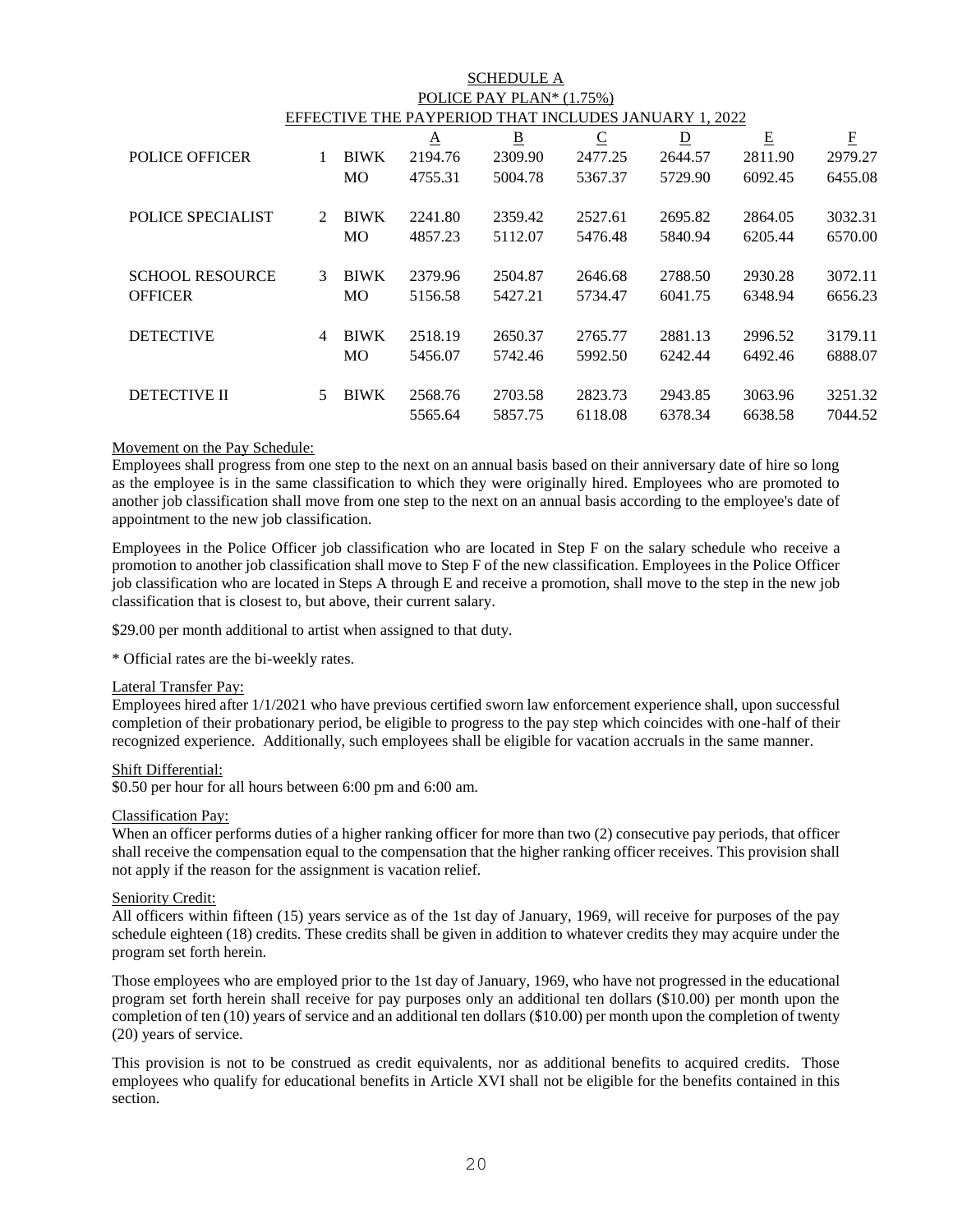| <b>SCHEDULE A</b>                                        |               |             |          |                |                |                         |         |          |  |  |  |
|----------------------------------------------------------|---------------|-------------|----------|----------------|----------------|-------------------------|---------|----------|--|--|--|
| POLICE PAY PLAN* (3.00%)                                 |               |             |          |                |                |                         |         |          |  |  |  |
| EFFECTIVE THE PAYPERIOD<br>THAT INCLUDES JANUARY 1, 2023 |               |             |          |                |                |                         |         |          |  |  |  |
|                                                          |               |             | $\Delta$ | $\overline{B}$ | $\overline{C}$ | $\overline{\mathsf{D}}$ | E       | $\rm{F}$ |  |  |  |
| <b>POLICE OFFICER</b>                                    |               | <b>BIWK</b> | 2260.60  | 2379.20        | 2551.57        | 2723.91                 | 2896.26 | 3068.65  |  |  |  |
|                                                          |               | <b>MO</b>   | 4897.96  | 5154.93        | 5528.40        | 5901.80                 | 6275.23 | 6648.74  |  |  |  |
| <b>POLICE SPECIALIST</b>                                 |               |             |          |                |                |                         |         |          |  |  |  |
|                                                          | $\mathcal{L}$ | <b>BIWK</b> | 2309.05  | 2430.20        | 2603.44        | 2776.69                 | 2949.97 | 3123.28  |  |  |  |
|                                                          |               | МO          | 5002.94  | 5265.43        | 5640.78        | 6016.16                 | 6391.60 | 6767.10  |  |  |  |
| <b>SCHOOL RESOURCE</b>                                   |               |             |          |                |                |                         |         |          |  |  |  |
| <b>OFFICER</b>                                           | 3             | <b>BIWK</b> | 2451.36  | 2580.02        | 2726.08        | 2872.16                 | 3018.19 | 3164.27  |  |  |  |
|                                                          |               | <b>MO</b>   | 5311.28  | 5590.04        | 5906.50        | 6223.01                 | 6539.41 | 6855.91  |  |  |  |
| <b>DETECTIVE</b>                                         | 4             | <b>BIWK</b> | 2593.74  | 2729.88        | 2848.74        | 2967.56                 | 3086.42 | 3274.48  |  |  |  |
|                                                          |               | МO          | 5619.77  | 5914.74        | 6172.27        | 6429.71                 | 6687.24 | 7094.70  |  |  |  |
|                                                          |               |             |          |                |                |                         |         |          |  |  |  |
| <b>DETECTIVE II</b>                                      | 5             | <b>BIWK</b> | 2645.82  | 2784.69        | 2908.44        | 3032.17                 | 3155.88 | 3348.86  |  |  |  |
|                                                          |               |             | 5732.61  | 6033.49        | 6301.62        | 6569.70                 | 6837.74 | 7255.86  |  |  |  |

#### Movement on the Pay Schedule:

Employees shall progress from one step to the next on an annual basis based on their anniversary date of hire so long as the employee is in the same classification to which they were originally hired. Employees who are promoted to another job classification shall move from one step to the next on an annual basis according to the employee's date of appointment to the new job classification.

Employees in the Police Officer job classification who are located in Step F on the salary schedule who receive a promotion to another job classification shall move to Step F of the new classification. Employees in the Police Officer job classification who are located in Steps A through E and receive a promotion, shall move to the step in the new job classification that is closest to, but above, their current salary.

\$29.00 per month additional to artist when assigned to that duty.

\* Official rates are the bi-weekly rates.

#### Lateral Transfer Pay:

Employees hired after 1/1/2021 who have previous certified sworn law enforcement experience shall, upon successful completion of their probationary period, be eligible to progress to the pay step which coincides with one-half of their recognized experience. Additionally, such employees shall be eligible for vacation accruals in the same manner.

#### Shift Differential:

\$0.50 per hour for all hours between 6:00 pm and 6:00 am.

#### Classification Pay:

When an officer performs duties of a higher ranking officer for more than two (2) consecutive pay periods, that officer shall receive the compensation equal to the compensation that the higher ranking officer receives. This provision shall not apply if the reason for the assignment is vacation relief.

#### Seniority Credit:

All officers within fifteen (15) years service as of the 1st day of January, 1969, will receive for purposes of the pay schedule eighteen (18) credits. These credits shall be given in addition to whatever credits they may acquire under the program set forth herein.

Those employees who are employed prior to the 1st day of January, 1969, who have not progressed in the educational program set forth herein shall receive for pay purposes only an additional ten dollars (\$10.00) per month upon the completion of ten (10) years of service and an additional ten dollars (\$10.00) per month upon the completion of twenty (20) years of service.

This provision is not to be construed as credit equivalents, nor as additional benefits to acquired credits. Those employees who qualify for educational benefits in Article XVI shall not be eligible for the benefits contained in this section.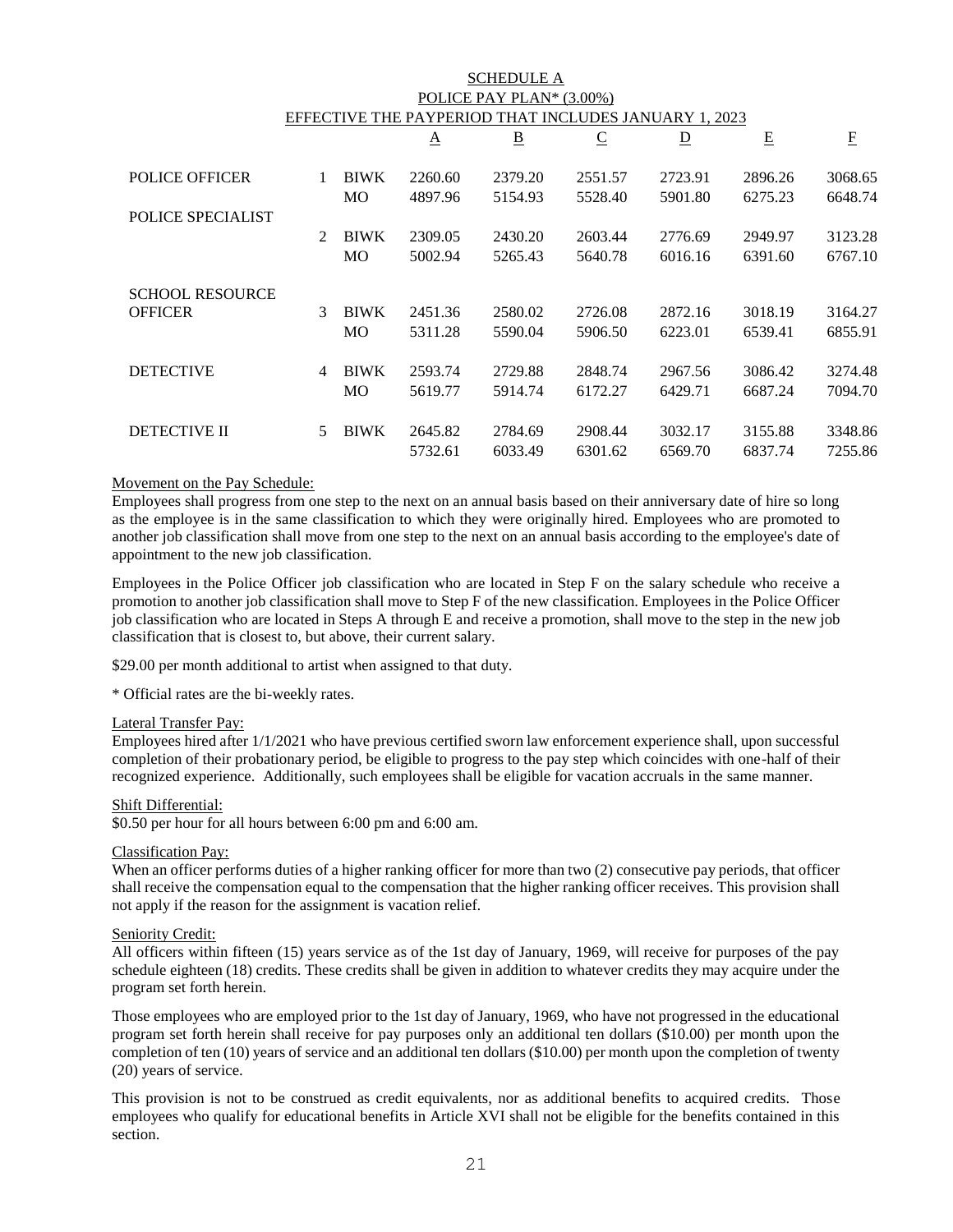#### (MEMORANDUM OF UNDERSTANDING)

I. As an addition to this Contract, the parties agree to attach this Memorandum of Understanding which is the result of a Stipulation entered into between the parties and which defines in-service training. The Memorandum of Understanding is as follows:

The parties agree: 1) that the Chief can require employees to attend in-service training; 2) that employees will, in the future, have the right to select dates of attendance, based on seniority on shifts; and 3) that the City recognizes it has the obligation to bargain the effects of its determination of inservice training on wages, hours, and working conditions, including, but not limited to, scheduling and compensation while attending.